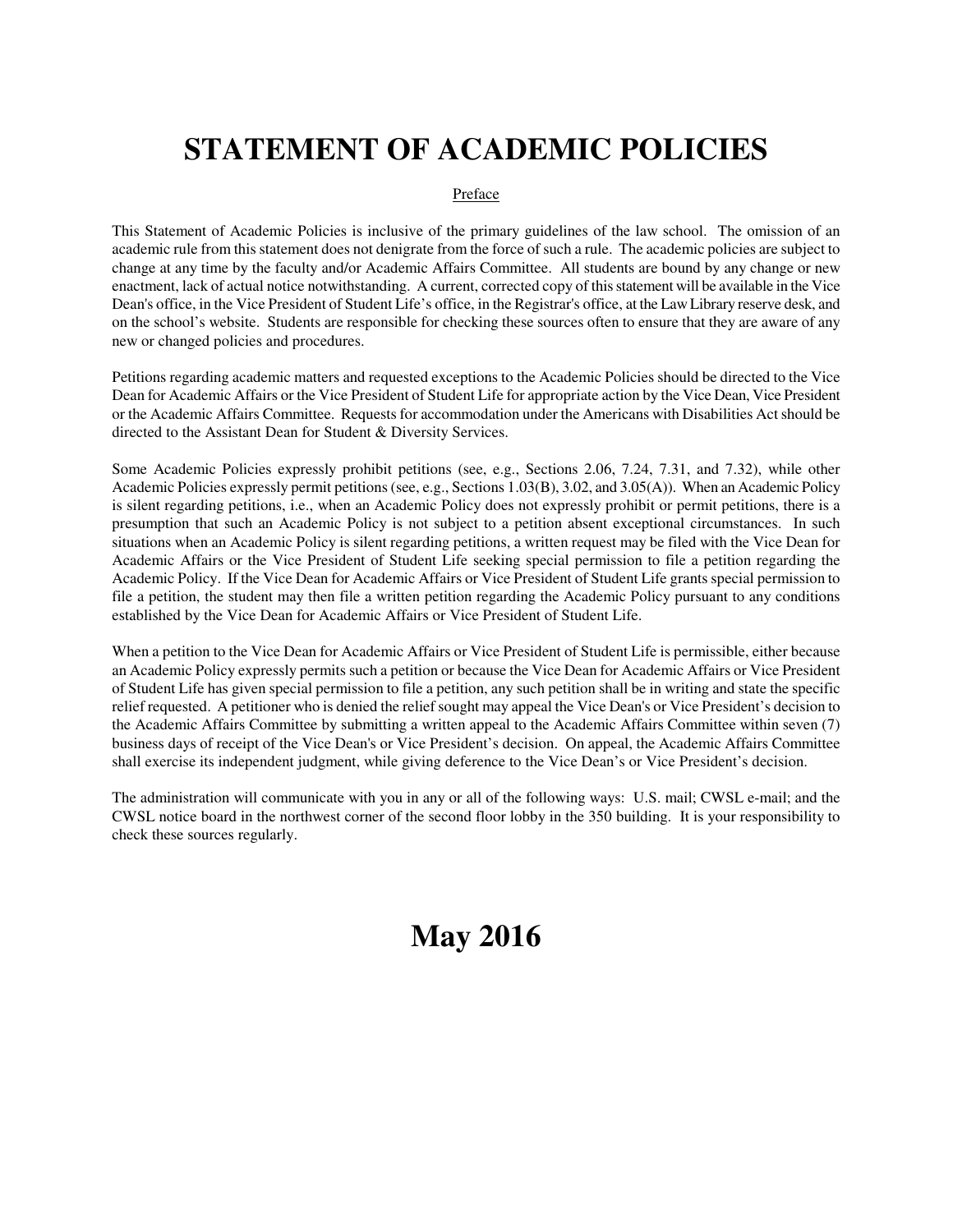# STATEMENT OF ACADEMIC POLICIES

# Contents

# I. DEGREE REQUIREMENTS

# **II. COURSE REQUIREMENTS**

| 2.02 |  |
|------|--|
| 2.03 |  |
| 2.04 |  |
| 2.05 |  |
| 2.06 |  |
| 2.07 |  |
| 2.08 |  |
| 2.09 |  |
|      |  |

# **III. TRIMESTER ENROLLMENT**

| 3.02 |  |
|------|--|
| 3.03 |  |
| 3.04 |  |
| 3.05 |  |
|      |  |

# IV. ATTENDANCE

| 4.04 |  |
|------|--|
|      |  |

# V. EXAMINATIONS

| 5.01 |  |
|------|--|
| 5.02 |  |
| 5.03 |  |
| 5.04 |  |
| 5.05 |  |
| 5.06 |  |
| 5.07 |  |
| 5.08 |  |
| 5.09 |  |
|      |  |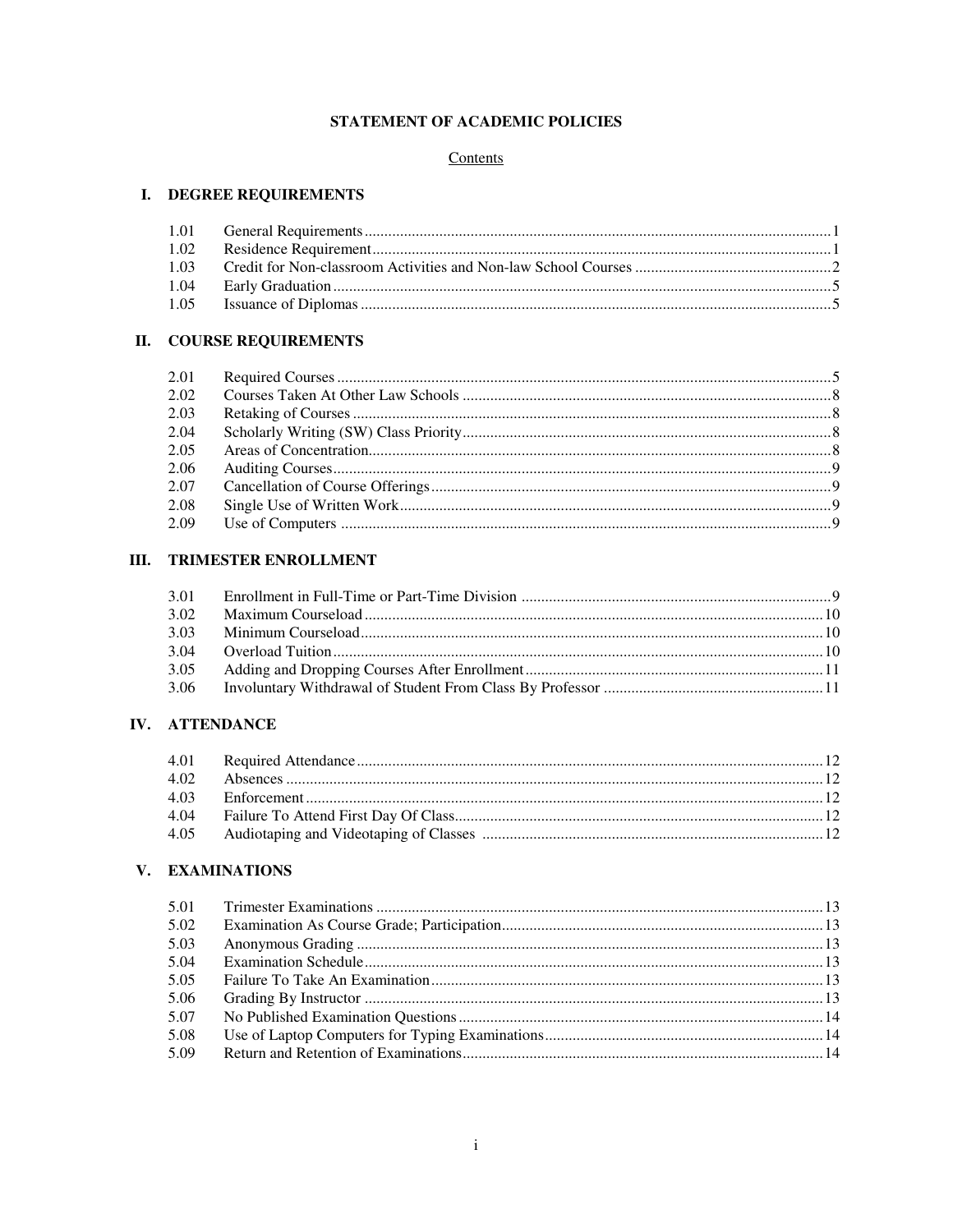# VI. GRADING

| 6.02 |  |
|------|--|
| 6.03 |  |
| 6.04 |  |
| 6.05 |  |
| 6.06 |  |
| 6.07 |  |
| 6.08 |  |
| 6.09 |  |
|      |  |

# VII. RETENTION AND PROBATION

| 7.20 |                                               |  |
|------|-----------------------------------------------|--|
| 7.30 |                                               |  |
| 7.40 |                                               |  |
| 7.50 |                                               |  |
| 7.60 | Failure to Complete Degree Requirements or to |  |
|      |                                               |  |

# VIII. STUDENT EMPLOYMENT

| 8.01 |            |  |
|------|------------|--|
| 8.02 | Work Study |  |

# IX. WITHDRAWALS AND VISITS

# X. STUDENT RECORDS

# XI. MASTER OF COMPARATIVE LAW PROGRAM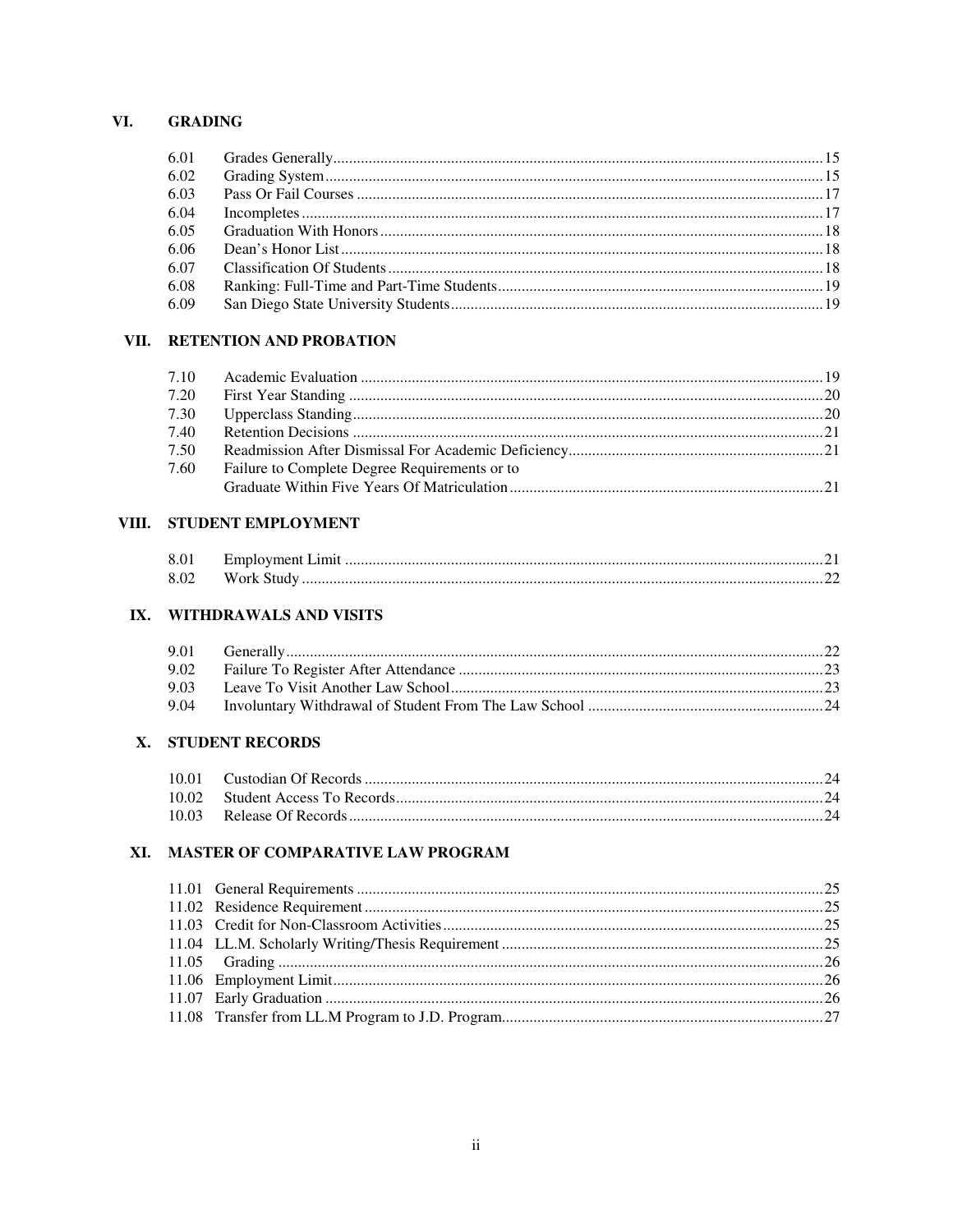# XII. LL.M. TRIAL ADVOCACY

# XIII. MASTER OF ADVANCED STUDIES IN HEALTH POLICY AND LAW

# XIV. ONLINE LL.M. PROGRAMS

|--|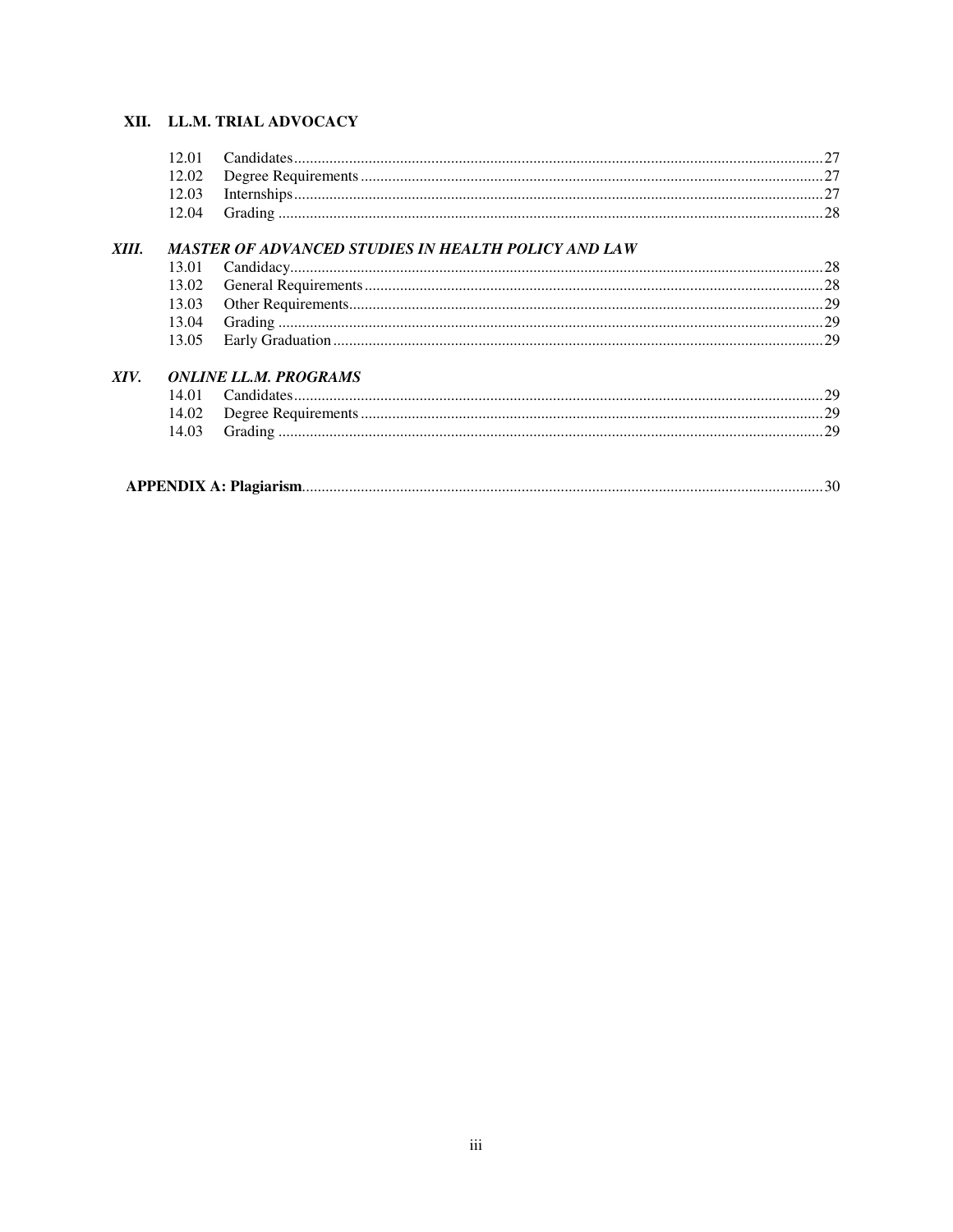#### **I. DEGREE REQUIREMENTS**

#### **1.01 GENERAL REQUIREMENTS**

To be eligible for conferral of the Juris Doctor degree, a student must complete the following requirements:

- 1. Timely filing with the law school Registrar of a formal application to graduate. To be timely, an application must be filed before enrollment for the last trimester of work prior to the graduation date.
- 2. Studied in residence at an accredited law school for not fewer than six full-time or eight part-time trimesters or the equivalent thereof.
- 3. Attendance during the final trimester must be in residence at California Western and a minimum of 45 of the credits earned toward the degree must have been earned in residence at California Western.
- 4. Completion of all required courses, including 15 units of Experiential (EXP) coursework and the Scholarly Writing requirement. (See Section 2.01.) Students matriculating after August 1, 2016 are subject to the 15 unit EXP requirement. Students matriculating before August 1, 2016 are subject to the prior Practicum graduation requirement.
- 5. Completion of 90 credits (units). No credit towards graduation will be awarded for failed courses. See Section 6.02. Students who have completed 90 units and have fulfilled all degree requirements may not take additional units unless approved by the Vice Dean for Academic Affairs or the Vice President of Student Life. See also Section 1.03 for requirements and limitations regarding credit for non-classroom activities and non-law school courses. Students matriculating after August 1, 2016 are subject to the 90 unit requirement. Students matriculating before August 1, 2016 are subject to the prior 89 unit graduation requirement.
- 6. Attainment of a cumulative grade point average of 2.00 or better.
- 7. Attainment of a trimester grade point average of 2.00 or better in the student's final trimester. (See Section 7.33.)
- 8. Completion of all degree requirements and graduation no later than the fifth anniversary of the student's first date of matriculation if a full-time student or no later than the sixth anniversary of the student's first date of matriculation if a part-time student. (See Section 7.60.)
- 9. Except as set forth elsewhere in these Academic Policies, completion of all requirements established for the class with which the student will graduate (rather than the class with which the student enters). This requirement can be waived by the Vice Dean for Academic Affairs or Vice President of Student Life in cases of undue hardship.
- 10. Recommendation of the faculty. The faculty will not award a degree where there is sufficient evidence that the candidate lacks the good moral character necessary for a prospective attorney.

#### **1.02 RESIDENCE REQUIREMENT**

A student must study for not fewer than three academic years (six trimesters) in residence at this or some other American Bar Association accredited law school.

Under the ABA standards, an academic year is defined as no fewer than 130 class days, i.e., 65 class days a trimester. Six trimesters of 65 class days each constitute the three required academic years. Thus, under the trimester system, a student can graduate in two calendar years by completing three trimesters (one and one-half academic years) per calendar year.

Summer sessions at other law schools cannot be used to accelerate graduation since those summer sessions are not normally 65 class days in length. However, prorata residence credit may be obtained, allowing students to carry a lighter unit load in subsequent trimesters at CWSL.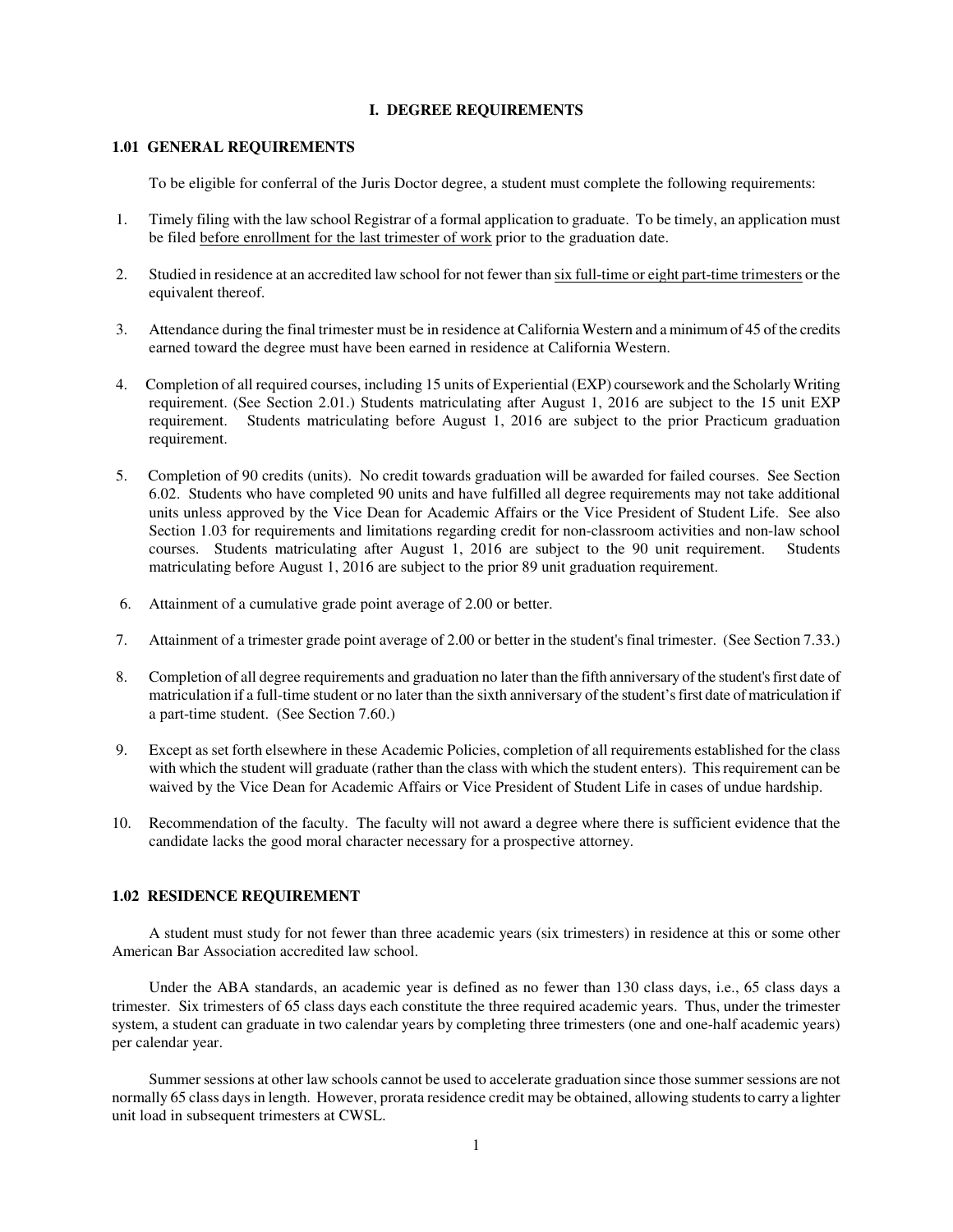Residence credit is determined by whether the student is enrolled in the full-time or part-time division. For policies governing changing divisions, see Section 3.01.

Questions about residence requirements should be directed to the Vice Dean for Academic Affairs or Vice President of Student Life.

A. Full-Time Students:

To be considered a full-time student for residence credit purposes, CWSL requires registration as a full-time student and enrollment for a minimum of 10 class hours per week. If enrollment is less than 10 class hours per week, prorata residence credit may be obtained.

B. Part-Time Students:

To be considered a part-time student for residence credit purposes, CWSL requires registration as a part-time student and enrollment for a minimum of eight class hours a week. If enrollment is less than eight class hours per week, pro rata residence credit may be obtained.

C. Students Who Have Enrolled in Both Divisions:

A student who is in the part-time division for part of the student's study and full-time for the other part of the study must complete a proportion of each program sufficient to satisfy the requirements for residence study.

## **1.03 CREDIT FOR NON-CLASSROOM ACTIVITIES & NON-LAW SCHOOL COURSES**

A. Subject to a maximum of 18 credits and to the maxima stated within each subsection below, credit for nonclassroom activities and non-law school courses may be earned as follows:

- 1) **Internship Course**. The maximum under this subsection is 10 credits (not including the Internship Seminar which is 1 classroom credit), and up to 10 of these non-classroom credits shall count toward 18 credit maximum established by this section. Subject to authorization from the Internship Office, a student may enroll in one internship for a maximum of 10 credits (not including the Internship Seminar).
- 2) **Non-law School Courses.** The maximum under this subsection is 12 credits. A student may receive a maximum of 12 credits for non-law school courses taken at UCSD or SDSU or any other school with which California Western has an affiliation agreement under the following conditions: (a) courses must be taken after completion of the first year of law school; (b) courses must be approved in advance by the Vice Dean for Academic Affairs or the Vice President of Student Life; (c) the Vice Dean for Academic Affairs or Vice President of Student Life will approve only graduate level courses; (d) the student has the burden of demonstrating to the Vice Dean for Academic Affairs or Vice President of Student Life that the proposed course is educationally sound and warrants law school academic credit; (e) credit will be granted only for courses in which the student received a grade of B minus or better; and (f) courses are transferred to California Western on a credit only basis; grades earned are not transferred. Petitions to take courses at other institutions will be considered by the Vice Dean for Academic Affairs or Vice President of Student Life but will only be granted in exceptional circumstances. See Sections 2.02 and 9.03 for requirements and restrictions regarding courses taken at other law schools. All credits taken under this subsection shall count toward 18 credit maximum established by this section.
- 3) **Law Review/Law Journal.** The maximum under this subsection is 4 credits, except for members of the Executive Board, who may earn a maximum of 7 credits. A student may receive 1 credit per trimester or in the case of a student who is selected for Law Review/Law Journal membership after the registration (add) period for a trimester has expired and who completes required work in that trimester of selection, up to 2 credits for satisfactory work in the trimester immediately following the trimester of selection. A member of the Executive Board may earn an additional 3 credits – one each for the summer, fall and spring terms on the Board. A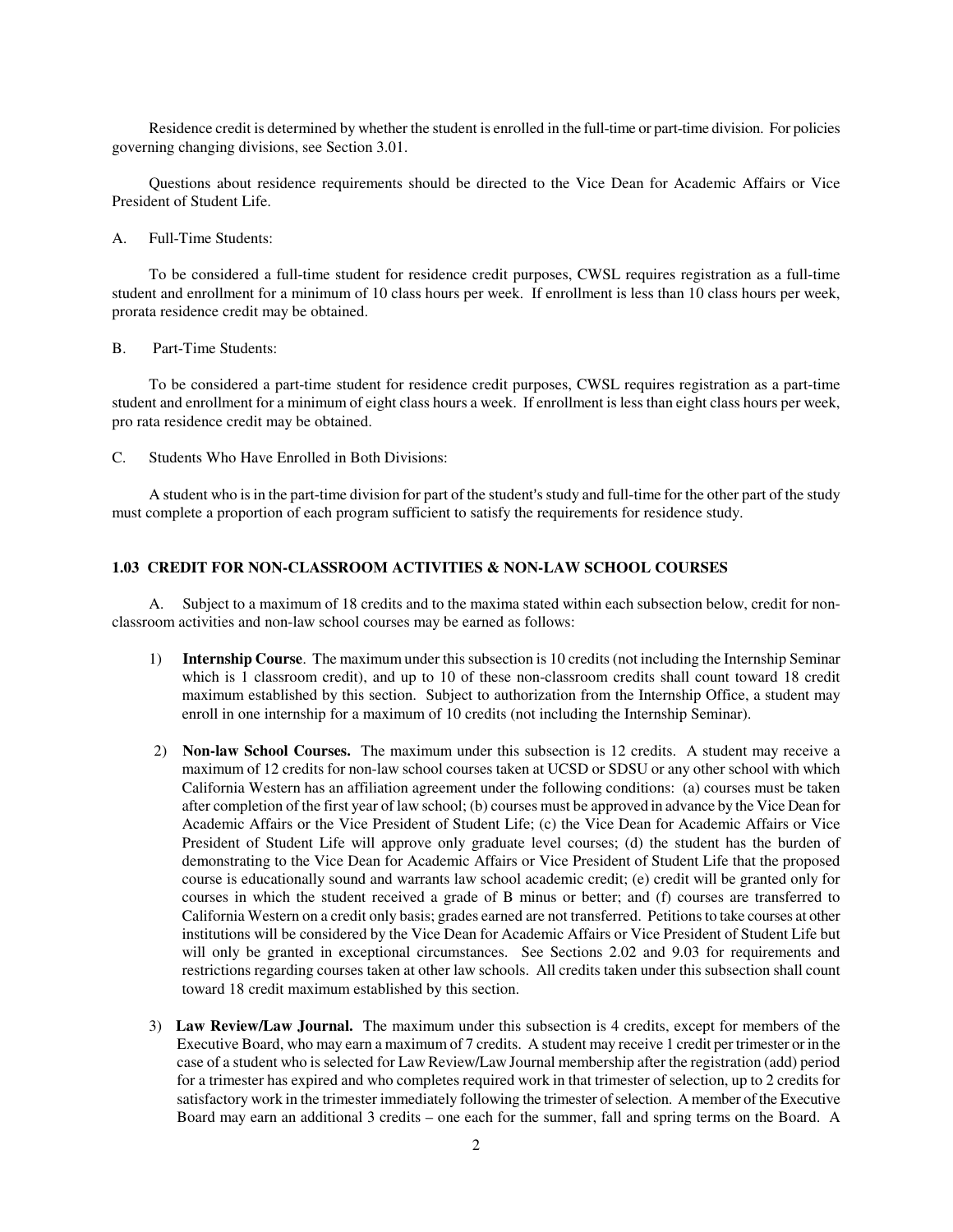student may not submit a law review/law journal paper for class or independent study credit. All credits taken under this subsection shall count toward 18 credit maximum established by this section.

- 4) **Professional Skills Competitions.** The maximum under this subsection is 4 credits. A faculty member must approve the awarding of academic credit. A student may receive 1 credit for representing the school as a team member or alternate in an Interschool Professional Skills Competition or 1 credit per trimester for participation as a team member or alternate on an MCHB Trial Team. Advancing from the regional level (or its equivalent) and representing the school at the national level (or its equivalent) in the same Interschool Professional Skills Competition may be considered separate competitions for purposes of receiving credit under this section. All credits taken under this subsection shall count toward 18 credit maximum established by this section.
- 5) **Independent Study**: In accordance with Section 1.03(B), students may receive a maximum of 6 credits for Research-Based Independent Study or Independently-Supervised Field Placement (collectively, "Independent Study"). Students may receive up to 3 credits for each Research-Based Independent Study and may receive up to 2 credits for each Independently-Supervised Field Placement. Credit for any Independent Study is limited to 1 course per trimester and a total of 2 courses. All credits earned under this subsection shall count toward 18 credit maximum established by this section.
- 6) **Clinical Courses:** The 18 credit maximum described in this section shall not apply to any law clinic, provided that the law clinic provides substantial lawyering experience that (1) involves one or more actual clients, and (2) includes all of the following: (a) advising or representing a client; (b) direct supervision of the student's performance by a faculty member; (c) opportunities for performance, feedback from a faculty member, and self-evaluation; and (d) a classroom instructional component.
- 7) **Petition to Waive the 18 Credit Maximum:** Any student who wishes to exceed the 18 credit limit described in this section for non-classroom activities and non-law school courses may petition the Vice Dean of Academic Affairs or Vice President for Student Life to request permission to exceed this limit. Petitions must be submitted prior to the start of scheduled classes and shall be granted upon a showing of compelling circumstances.

# **B. INDEPENDENT STUDY**

Subject to the requirements of this Section and Section 1.03(A), students may earn credit for a Research-Based Independent Study and/or a Independently-Supervised Field Placement (collectively, "Independent Study"). Credit for Independent Study is limited to one course per trimester and a total of two. Any student who wishes to obtain credit for an Independent Study must be supervised by a full-time faculty member and must follow the Application Process set forth in Section 1.03(B)(3). Independent Study does not satisfy the Scholarly Writing Requirement.

#### **1. Research-Based Independent Study**

 A second or third year student may receive up to three credits for a Research-Based Independent Study by completing a research-based paper. The student shall be required to write a minimum of twenty pages (exclusive of footnotes) for the first credit and at least fifteen pages (exclusive of footnotes) for each additional credit, up to three credits.

#### **2. Independently-Supervised Field Placement**

A second or third year student may receive up to two academic credits by applying for an Independently-Supervised Field Placement (ISFP). To receive credit for an ISFP, a student must participate in a public or private law placement that is reasonably similar to the experience of a lawyer advising or representing a client or engaging in lawyering tasks in a setting outside a law clinic under the supervision of a licensed attorney or individual otherwise qualified to supervise the student ("Site Supervisor"). A student doing an ISFP must be supervised by a full-time faculty member as well as by a Site Supervisor in the internship placement. A student may receive credit for both a clinical internship and an ISFP, but not in the same trimester. A student may receive EXP credit for the ISFP if the placement satisfies the requirements of Academic Policy 2.01(B)(3), as confirmed by the Vice Dean.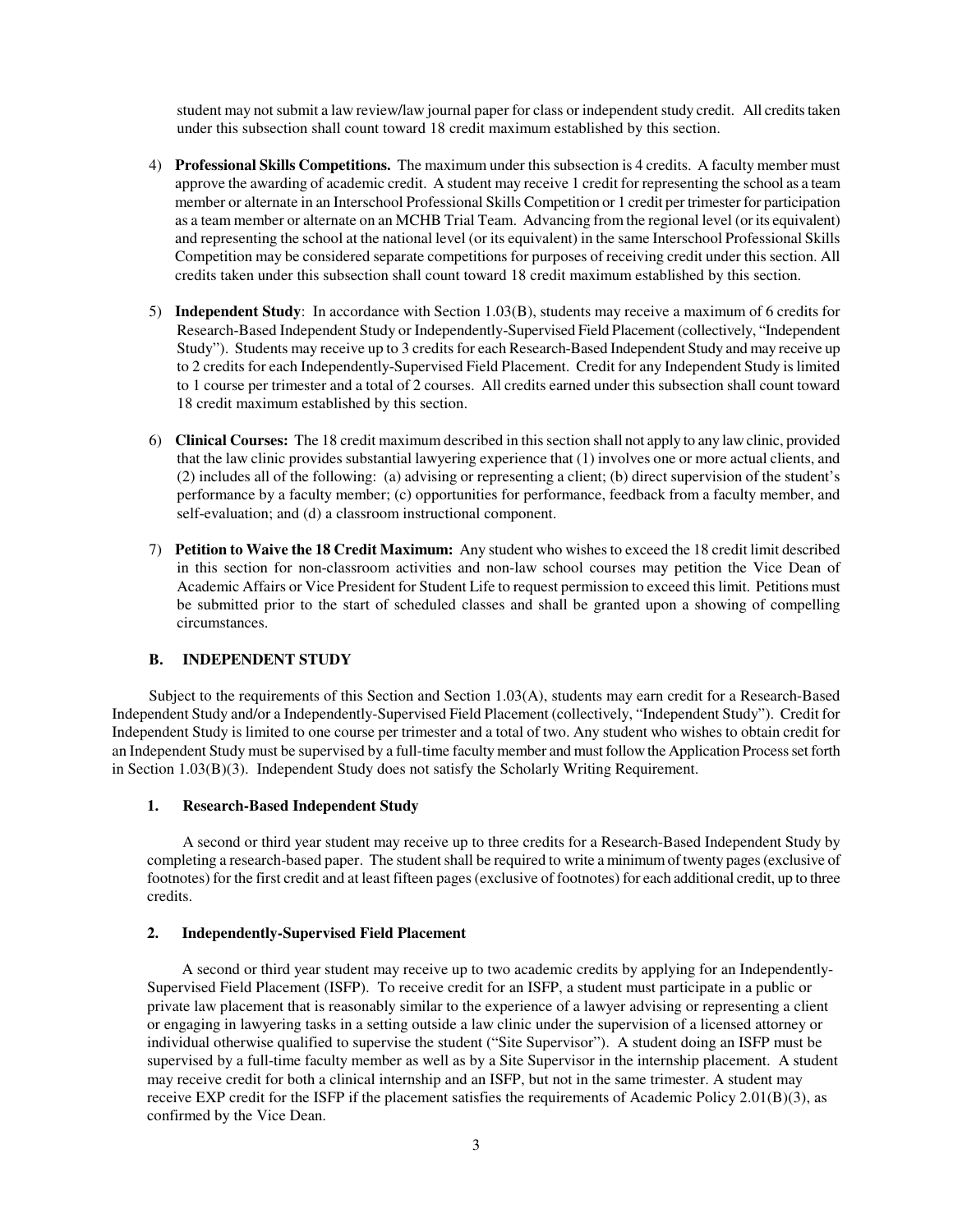#### a) **To receive one unit of ISFP credit**: A student must:

- complete a minimum of eight hours per week at the internship placement for a minimum of twelve weeks;
- submit weekly written time logs, signed by the Site Supervisor, to his/her supervising faculty member;
- engage in regularly-scheduled tutorials or other means of ongoing, contemporaneous facultyguided reflection with the student's supervising faculty member. The faculty member will select one of the following methods for satisfying this requirement:
	- submitting a weekly, two-page journal for each of the twelve weeks that the student is in the placement;
	- weekly meetings (in person or video chat) with the supervising faculty member for each of the twelve weeks that the student is in the placement; or
	- other means of guided reflection on the student's work at the placement;
- participate in at least two meetings (in person or video chat) with the student's supervising faculty member during the placement; and.
- provide the supervising faculty member with an evaluation form completed by the Site Supervisor at the end of the trimester.
- b) **To receive two units of ISFP credit:** A student must: complete all of the requirements in Paragraph 1.03(B)(2)(a) above; complete a minimum of sixteen hours per week at the internship placement for a minimum of twelve weeks; and submit a culminating paper or project that is a minimum of ten pages that relates to, but is not a product of, the internship. This culminating project may consist of a paper, pleadings, transactional documents, interoffice memoranda, or other comparable projects as approved by the supervising faculty member and Site Supervisor.

## **3. Application Process for and Grading of Research-Based Independent Study and Independently-Supervised Field Placement**

To enroll in a Research-Based Independent Study or Independently-Supervised Field Placement (collectively, "Independent Study"), a student must obtain prior permission from a full-time faculty member who agrees to supervise the Independent Study and from the Vice Dean for Academic Affairs or Vice President of Student Life. Students who wish to enroll in Independently-Supervised Field Placement must also obtain permission from the Site Supervisor. The availability of Research-Based Independent Study and Independently-Supervised Field Placement may be limited. Students are strongly encouraged to arrange for a faculty supervisor well in advance of the trimester in which they plan to enroll in an Independent Study and to include that course in their pre-registration for that trimester.

For a Research-Based Independent Study, the petition shall identify the topic and nature of the Independent Study (e.g. empirical research, work on a pending case, etc.), a statement of the reasons the student wishes to enroll in Independent Study, and a substantial description of the topic and the project being undertaken. For an Independently-Supervised Field Placement, the petition shall identify the Site Supervisor's name, contact information, and years of practice, the tasks the student will perform at the site, the student's learning goals and strategy for accomplishing them, and the process of supervision, feedback and self-evaluation between the student and Site Supervisor. Students requesting two units of credit shall describe the project they will produce for the second unit of credit. For both the Research-Based Independent Study and Independently-Supervised Field Placement, the petition shall bear the signature of the supervising faculty member indicating that he or she has reviewed the proposal and that he or she agrees to supervise the student. Petitions for Independently-Supervised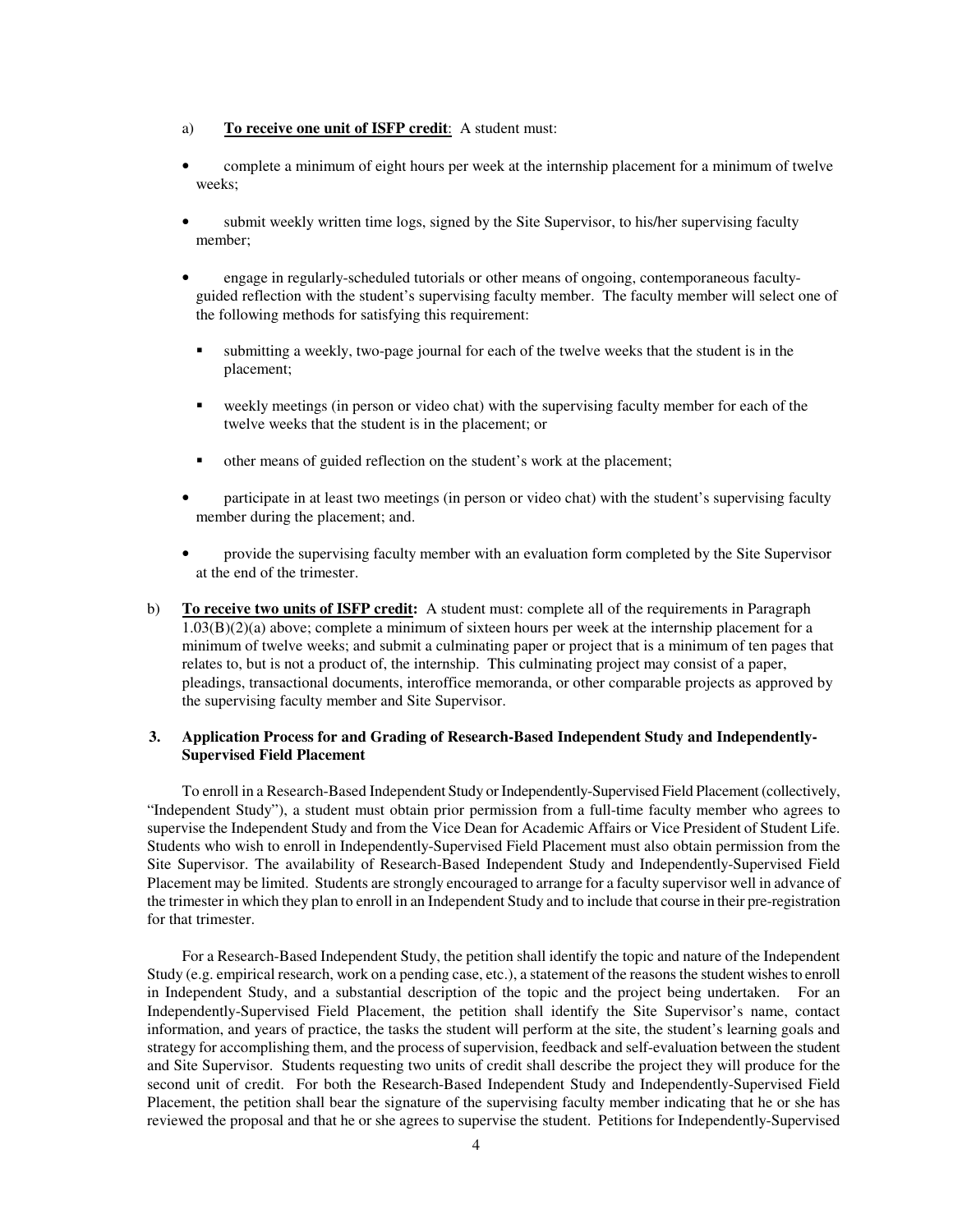Field Placement will also have the Site Supervisor's signature, confirming his/her agreement to supervise the student.

Petitions in proper form that are submitted before the start of classes for the following trimester shall be approved by the Vice Dean for Academic Affairs or Vice President of Student Life. Petitions to enroll in Independent Study that are submitted during the first ten days of classes will be approved by the Vice Dean for Academic Affairs or Vice President of Student Life only upon a showing of good cause.

Independent Study courses will be evaluated and given one of the following designations: Honors, High Pass, Pass, Low Pass and Fail. Except in the case of a "fail," these designations will be reported on the transcript but not computed in a student's grade point average. In accordance with section 6.03, if a student is given a "fail," that student will have a grade of F computed into his or her grade point average and will not obtain credit toward graduation for that Independent Study.

# **1.04 EARLY GRADUATION**

Graduation normally occurs after completion of the sixth trimester after commencing law study, usually during May of the third academic year. A student may graduate upon completion of five trimesters (each of not less than 10 passed credits) and two summer terms (in each of which 5 credit units were successfully completed) in residence at an American Bar Association accredited law school.

#### **1.05 ISSUANCE OF DIPLOMAS**

If all graduation requirements have been satisfied, diplomas will not be issued sooner than eight weeks following the date of graduation.

#### **II. COURSE REQUIREMENTS**

#### **2.01 REQUIRED COURSES**

A. The following specific courses are required for graduation.

#### Full-time First Year:

| <b>First Trimester</b> |         | Second Trimester   |         |
|------------------------|---------|--------------------|---------|
| Civil Procedure I      | 3 units | Civil Procedure II | 3 units |
| Contracts I            | 3 units | Contracts II       | 3 units |
| Criminal Law           | 3 units | Legal Skills II    | 3 units |
| Legal Skills I         | 3 units | Property II        | 3 units |
| Property I             | 3 units | Torts I            | 3 units |

#### Part-time First Year, Fall Entry four trimesters in a row:

| <b>First Trimester</b> |         | Second Trimester        |           |
|------------------------|---------|-------------------------|-----------|
| Contracts I            | 3 units | Contracts II            | 3 units   |
| Property I             | 3 units | Property II             | 3 units   |
| Legal Skills I         | 3 units | Civil Procedure I       | 3 units   |
| Third Trimester        |         | <b>Fourth Trimester</b> |           |
| Civil Procedure II     | 3 units | Criminal Law            | 3 units   |
| Torts I                | 3 units | upper division          |           |
| Legal Skills II        | 3 units | courses                 | 5-8 units |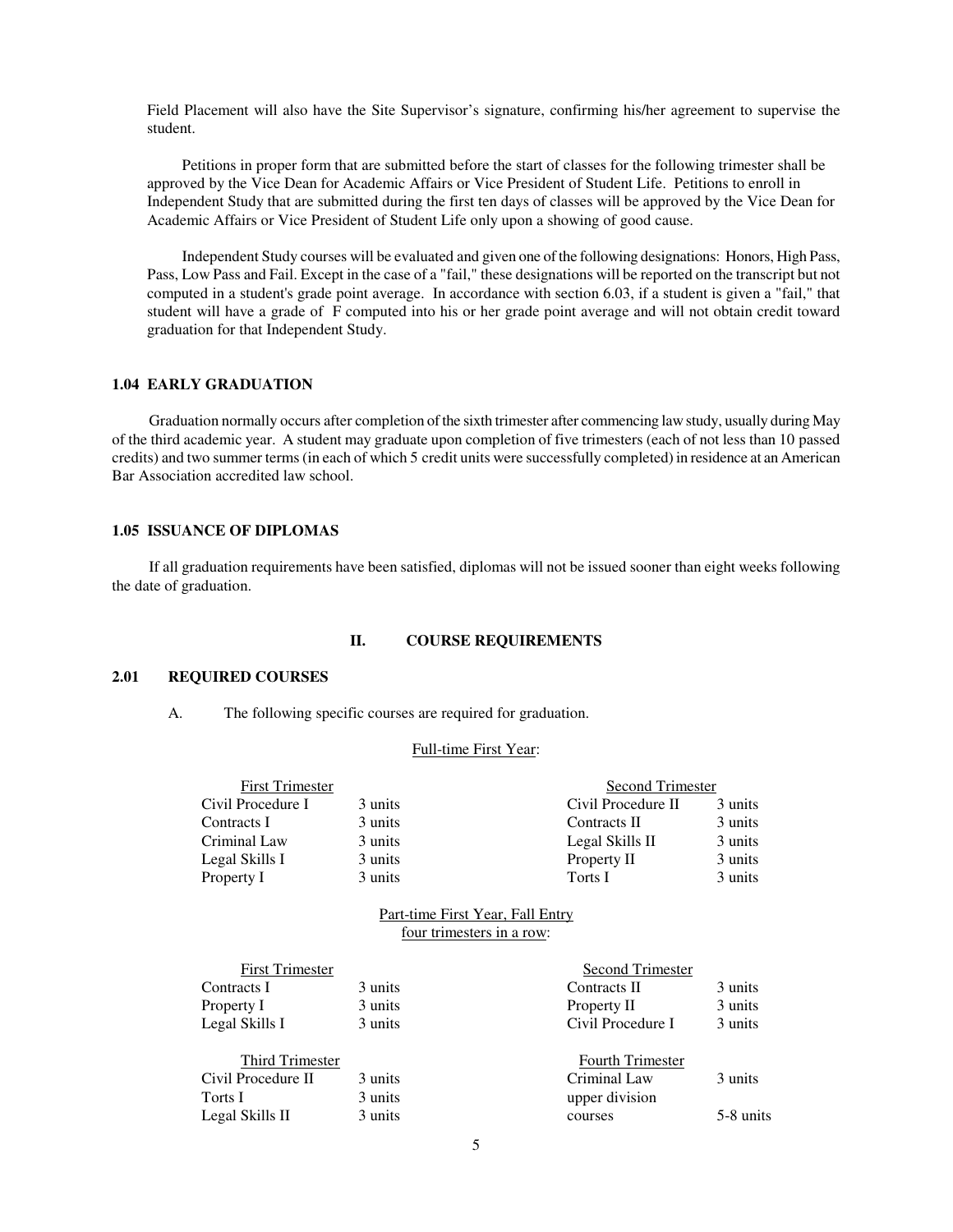#### Part-time First Year, Fall Entry no classes in summer:

| <b>First Trimester</b> |         | Second Trimester        |           |
|------------------------|---------|-------------------------|-----------|
| Contracts I            | 3 units | Contracts II            | 3 units   |
| Property I             | 3 units | Property II             | 3 units   |
| Legal Skills I         | 3 units | Torts I                 | 3 units   |
| Third Trimester        |         | <b>Fourth Trimester</b> |           |
| Civil Procedure I      | 3 units | Civil Procedure II      | 3 units   |
| Criminal Law           | 3 units | upper division          |           |
| Legal Skills II        | 3 units | courses                 | 5-8 units |

#### Part-time First Year, Spring Entry four trimesters in a row:

| <b>First Trimester</b> |         | Second Trimester        |           |
|------------------------|---------|-------------------------|-----------|
| Contracts I            | 3 units | Contracts II            | 3 units   |
| Property I             | 3 units | Property II             | 3 units   |
| Legal Skills I         | 3 units | Torts I                 | 3 units   |
| <b>Third Trimester</b> |         | <b>Fourth Trimester</b> |           |
| Civil Procedure I      | 3 units | Civil Procedure II      | 3 units   |
| Criminal Law           | 3 units | upper division          |           |
| Legal Skills II        | 3 units | courses                 | 5-8 units |
|                        |         |                         |           |

 Upper Division - Second or Third Year: \* Constitutional Law I 3 units Criminal Procedure 3 units Evidence 4 units STEPPS 6 units (two, 3-unit semester-long courses)\*\* Torts II 3 units

If a grade of F is received in a required course, the course must be repeated.

\*Although not required, Business Organizations, Constitutional Law II, Remedies and Trusts & Estates are strongly recommended.

\*\* STEPPS generally must be taken during a student's 2L year.

 B. In addition to the above requirements, a student must submit work satisfying the Scholarly Writing Requirement and successfully complete 15 units of Experiential (EXP) coursework. Students matriculating after August 1, 2016 are subject to the 15 unit EXP requirement. Students matriculating before August 1, 2016 are subject to the prior Practicum graduation requirement.

1. Students may count 3 units from STEPPS toward this 15 unit requirement.

2. Students may count 2 units from Legal Skills II toward this 15 unit requirement.

 3. Students may satisfy the remaining 10 units of this 15 unit requirement by taking any course designated as an EXP course.

EXP courses consist of simulation courses, law clinics, or field placements. EXP courses must be primarily experiential in nature and must: (i) integrate doctrine, theory, skills, and legal ethics, and engage students in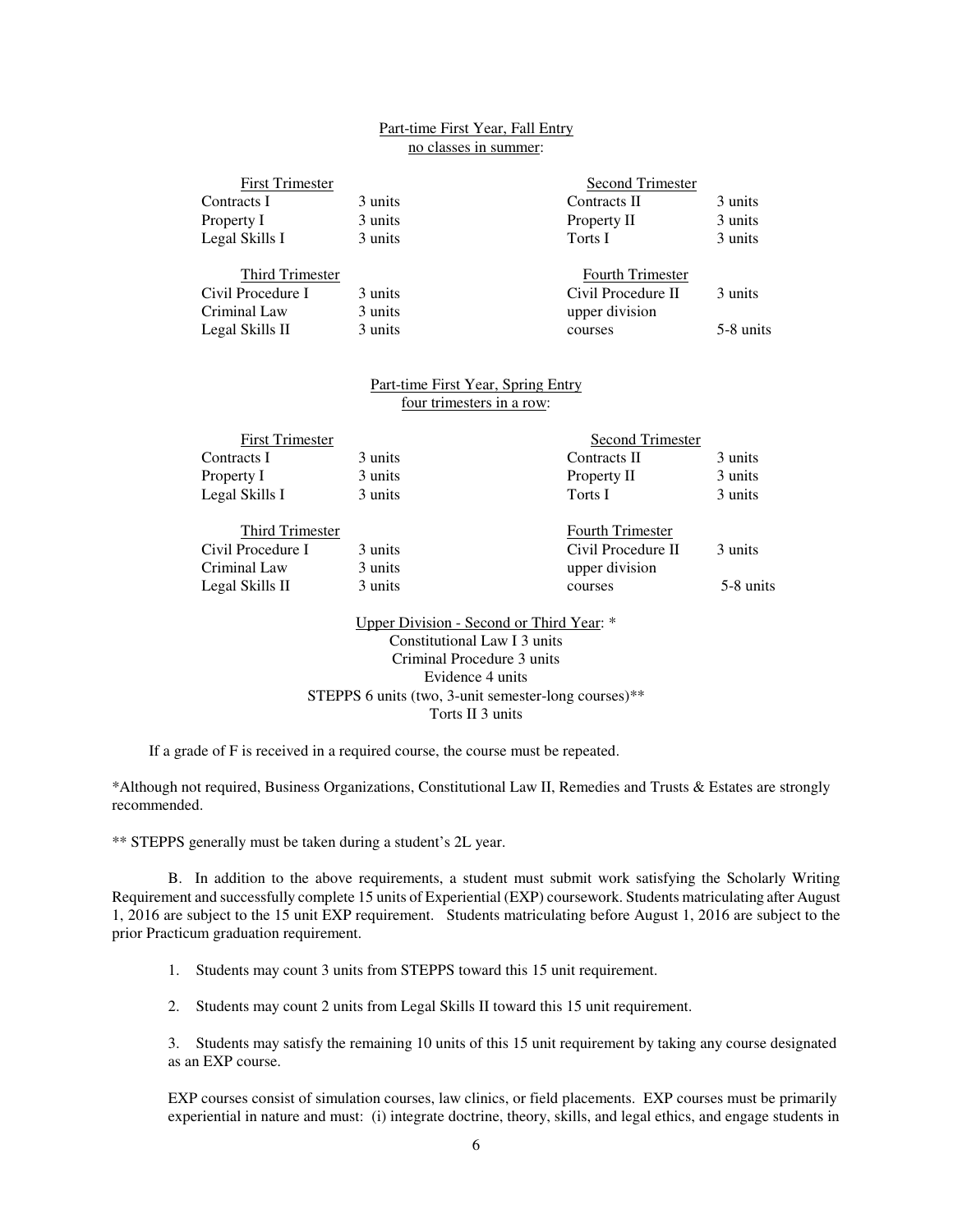the performance of one or more specific professional skills; (ii) develop the concepts underlying the professional skills being taught; (iii) provide students with multiple opportunities for performance; and (iv) provide students with opportunities for self-evaluation.

An EXP course must be supervised by a faculty member who will evaluate and grade the student's work.

Students must indicate in the registration materials for their fifth trimester which courses they have taken or will be taking to satisfy both the 15 unit EXP and Scholarly Writing requirements. Students matriculating after August 1, 2016 are subject to the 15 unit EXP requirement. Students matriculating before August 1, 2016 are subject to the prior Practicum graduation requirement. A Practicum (PRAC) is a practice-oriented course of limited enrollment that emphasizes legal problem-solving, with particular emphasis on the development of oral and written advocacy, analysis, or drafting skills. Such courses as Advanced Legal Research, Advanced Legal Skills, Alternative Dispute Resolution, Business Planning: Representing Modest Business Enterprises, Internship, Legal Drafting, and Trial Practice fall within the PRAC category.

The Scholarly Writing Requirement (SWR) can be satisfied with the successful completion (i.e., grade of C or better) of an original, independently produced, in-depth, research paper on a narrow topic analogous to a law review article. The paper shall have a minimum of 20 pages, typed, double-spaced, excluding footnotes, in a form consistent with an approved form book. The SWR paper may be undertaken in a designated SW class, in connection with a Law Review note, or if allowed as an option, in a regular course.

When SW is undertaken in a designated SW class or other course, a full-time faculty member must supervise the SW from topic selection through final draft and certify its completion. When SW papers are written in connection with a Law Review note, a full-time faculty member must sign off on the topic selection and certify that the completed note meets SW standards. (Effective for students graduating on or after May 2007.)

When SW is undertaken in fulfillment of the terms of a law review Associate Writer Contract, a full-time faculty member must approve the topic, review the first draft, and certify that a paper which has fulfilled the Associate Writer Contract also meets the SWR standards. These papers may be supervised and receive student editorial input from first through final draft by the law review editorial staff.

A student fulfilling the SW requirement must participate in the Legal Scholarship Training Seminar. This non-credit, non-graded course is offered each trimester and must be taken during the trimester in which the student is fulfilling the SW requirement.

- C. Academic Achievement Workshop (AAW)
- 1. Eligibility

Students who are continued into the upper division with two or more courses with grades below C, and students who repeat their first year with a cumulative grade point average below 3.33 must successfully complete the Academic Achievement Workshop (AAW) during the next trimester in which they are enrolled.

2. Requirements

The requirements of 2.01(C) apply to any student who is required to take AAW.

Full-time students may take no more than 15 units (part-time students no more than 10 units) during the trimester in which they take AAW. These 15 units (10 units for part-time students) include the units received for AAW. The course will be marked "CR" for credit and "NCR" for no credit, and the Vice Dean for Academic Affairs or Vice President of Student Life is authorized to waive the provisions of 5.02, 5.06, 6.02, and 6.03.

Students who receive no credit for AAW the first time must retake the course*.* Such students may take no more than nine units (part-time students no more than seven units), which include the units received for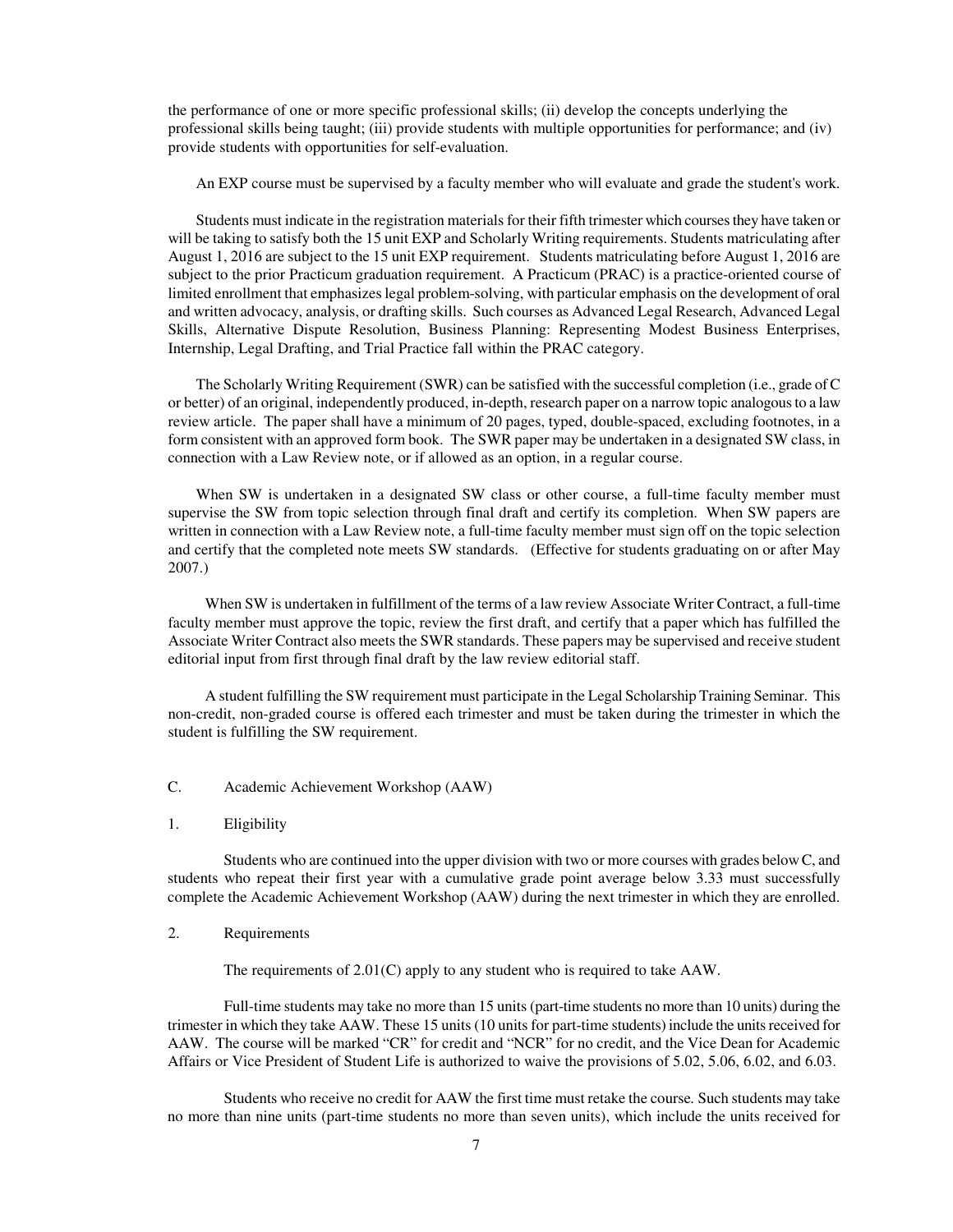AAW. Students who receive no credit for AAW a second time must retake the course, but with no additional units of coursework. Anyone who receives no credit for AAW three times will be dismissed from the Law School.

Students who take AAW are also required to take the following upper-level bar classes and get at least a C in each in order to graduate: Business Organizations, Community Property, Constitutional Law I, Constitutional Law II, Criminal Procedure I, Evidence, STEPPS, Remedies, Torts II, and Trusts & Estates. Any upper-level bar class in which the student does not receive at least a C must be repeated until the grade is C or better. With respect to STEPPS, students must receive a cumulative grade of C or better when both trimesters of the course are averaged together (as opposed to being required to receive a grade of C or better in each of the two trimesters).

#### **2.02 COURSES TAKEN AT OTHER LAW SCHOOLS**

Courses taken at another law school, whether taken by transfer students or by enrolled students visiting another law school under Section 9.03, are transferred to California Western on a credit only basis; grades earned in such courses are not transferred to California Western.

No credit will be given toward satisfaction of California Western degree requirements for any course taken at another law school in which the grade received was below a C (i.e., credits of C-and below do not transfer).

Where a student has not received a grade of C or better for a course taken at another law school, but has not failed such a course, the following shall apply: (1) the course need not be repeated; (2) such courses will not be shown on the student's transcript; (3) such course units will not count toward the 90-unit requirement for graduation; and (4) such units would, however, count toward satisfaction of the residency requirement.

California Western may grant a transfer student academic credit up to the equivalent of three trimesters for courses previously completed at an AALS member law school, and up to the equivalent of two trimesters for courses previously completed at an ABA approved law school not a member of the AALS.

For policies governing credit for non-law school courses, see Section 1.03(B).

## **2.03 RETAKING OF COURSES**

Any course required for graduation must be repeated in its entirety until passed. Repeating such courses shall neither absolve a student of the attendance requirement, nor serve as cause for waiver of any limitation on the number of units which may be taken in any one trimester.

Except where a student is mandated to repeat a required course, no student may repeat a course for transcript credit unless approval is obtained from the Vice Dean for Academic Affairs or Vice President of Student Life. If, under the guidelines for retaking courses, a student does repeat a course, an "R" (for repeated) will appear for the grade in the first course and the averaged grade will appear for the grade in the second course. Only the averaged grade will be used in the cumulative G.P.A. Moreover, the number of units of the course retaken shall be counted toward the maximum trimester total of 17 units but will not count towards the units needed for graduation.

## **2.04 SCHOLARLY WRITING (SW) CLASS PRIORITY**

Students who have not previously taken an SW class may be given priority in registering for SW classes.

# **2.05 AREAS OF CONCENTRATION**

Students may elect to specialize in an area of concentration, subject to the offering and availability of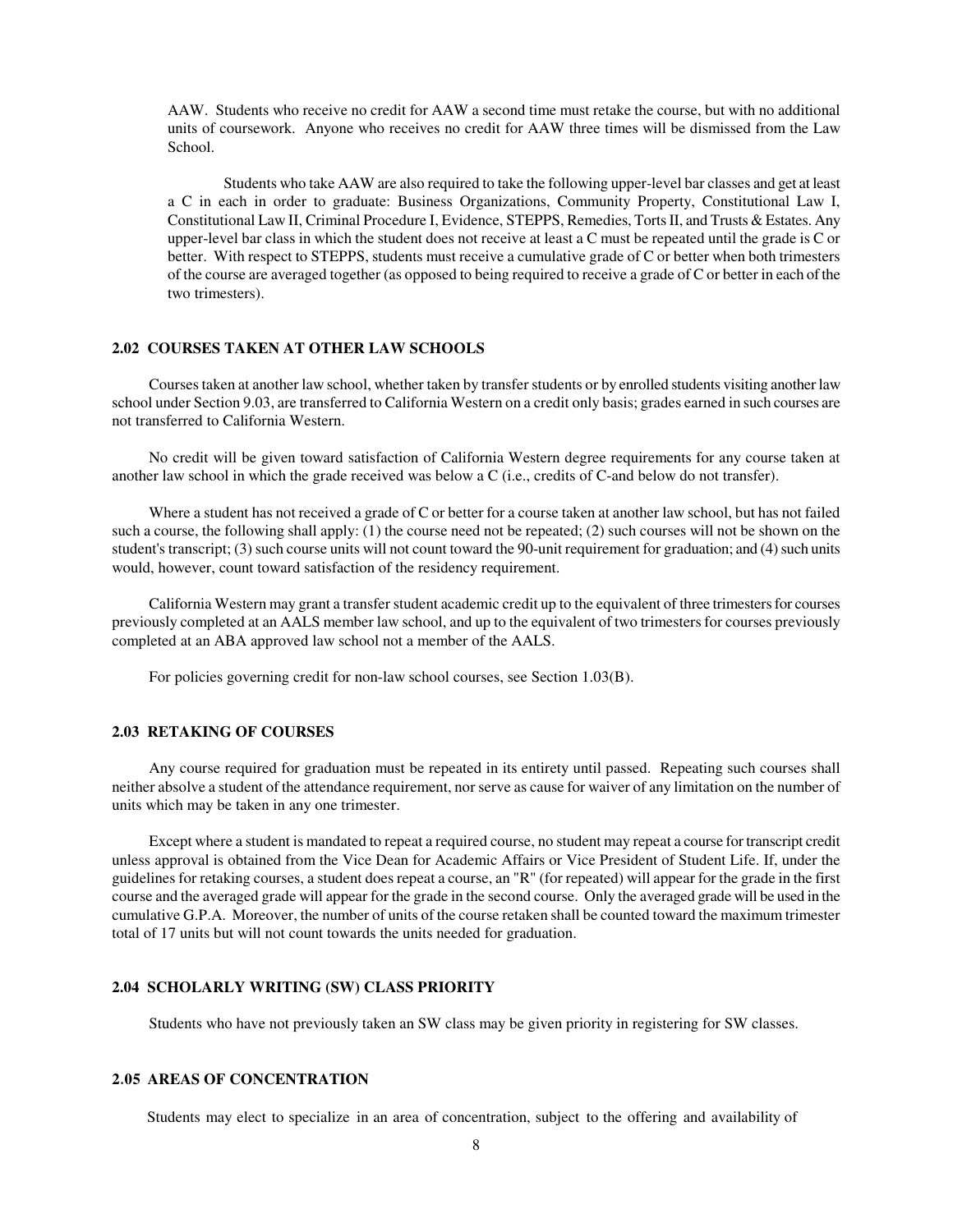those concentrations. A student who wishes to specialize in an area of concentration must comply with all requirements that are articulated in the application materials for that concentration. Each concentration shall include, at a minimum, core courses, optional or elective courses, a research and writing component, and work experience, and also may include co-curricular activities. Any student who wishes to specialize in an area of concentration must obtain the approval of the faculty advisor for that area of concentration. Each concentration shall articulate minimum grade standards for concentration related courses, and may include standards for obtaining an Honors designation. Students who complete all concentration requirements shall receive a certificate upon graduation.

## **2.06 AUDITING COURSES**

A regularly enrolled second or third year student may, with the advance permission of the instructor, audit any law school course or visit any law school class on a space-available basis. Permission to visit or audit may be withdrawn at any time if the instructor believes it is in the best interest of the individual student or of the class to do so. The above is deemed to be a privilege and not a right; therefore, any decision by an instructor as to such matters is final and is not subject to appeal.

## **2.07 CANCELLATION OF COURSE OFFERINGS**

Generally, if, after registration, less than ten (10) persons have registered for a course, the course will be canceled.

#### **2.08 SINGLE USE OF WRITTEN WORK AND PLAGIARISM**

Except as otherwise expressly allowed by a professor, all written work submitted in any course or independent study shall be the student's own original work product. Except as otherwise expressly allowed by a professor, a student shall not submit written work in any course or independent study that is the same or substantially similar to written work done in connection with (1) another course; (2) another independent study; or (3) other activities such as clerking or internship assignments.

In determining what constitutes a student's own work product for purposes of this rule and for purposes of the Honor Code, students and faculty will be guided by the description of plagiarism appended to these rules as Appendix A.

#### **2.09 USE OF COMPUTERS**

No student may use a laptop computer or any other equipment where its use interferes with the ability of other students in the class to listen and concentrate. If necessary, professors may prevent such equipment from being used in class.

#### **III. TRIMESTER ENROLLMENT**

#### **3.01 ENROLLMENT IN FULL-TIME OR PART-TIME DIVISION**

 Prior to the first trimester, a student must decide whether to enroll in the full-time or the part-time division. A student may not change divisions in the first year except in extraordinary circumstances. (Extraordinary circumstances do not include changing divisions due to first trimester grades.) After completion of the first year, a student may change divisions due to family circumstances, medical reasons, work, or other good cause with the approval of the Vice Dean for Academic Affairs or Vice President of Student Life. Ordinarily, a student will not be permitted to change divisions more than once. A student may not change divisions in the last trimester, except in extraordinary circumstances.

A full-time student will enroll in 10-17 units and register as a full-time student. A part-time student will enroll in 8- 11 units and register as a part-time student. A first-year, full-time student enrolling for fewer than 14 units or a first-year,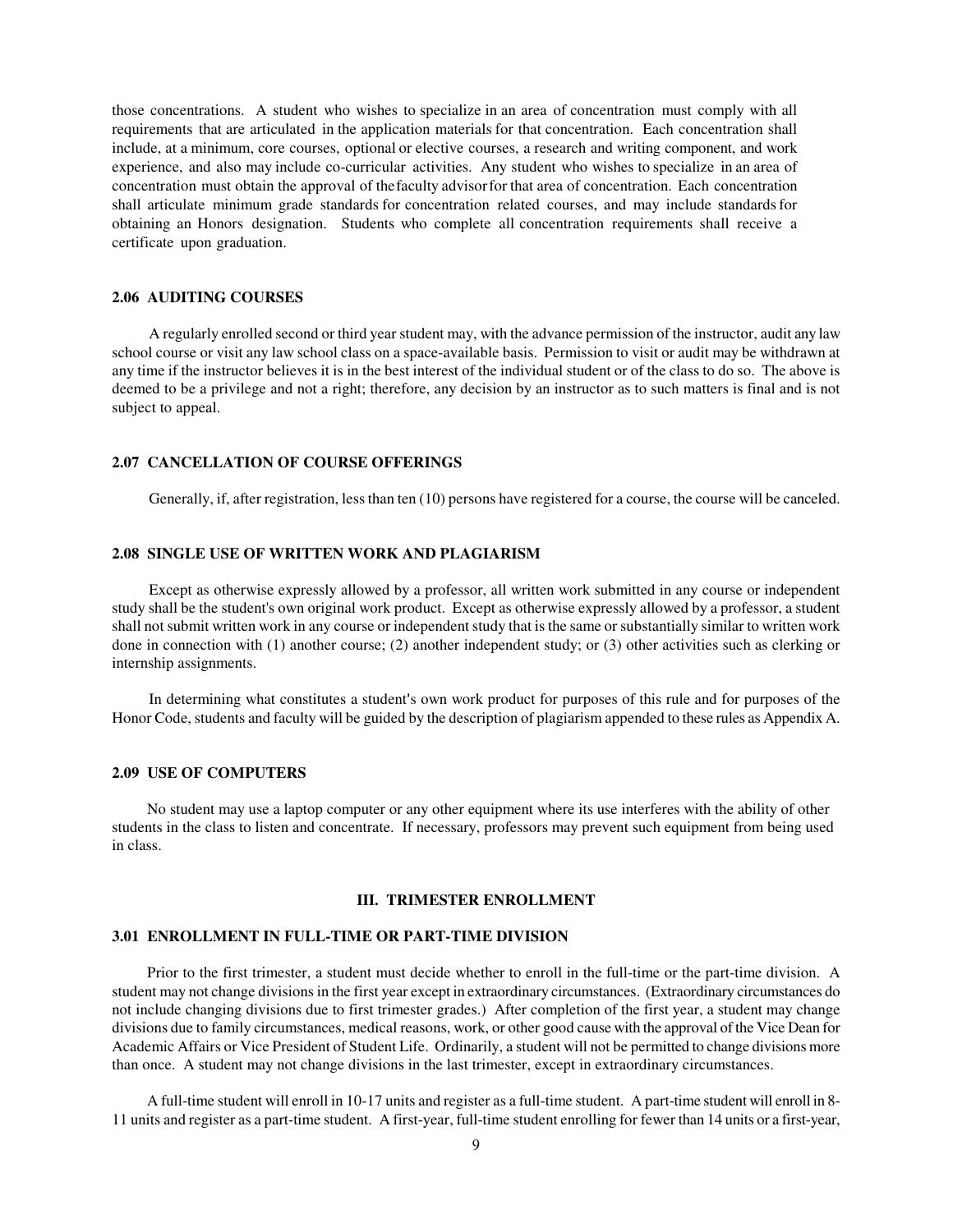part-time student enrolling for fewer than 8 units must obtain prior approval of the Vice Dean for Academic Affairs or Vice President of Student Life.

With respect to upper-division students, a full-time student may enroll for fewer than 10 units, and a part-time student may enroll for fewer than 8 units, without seeking prior approval of the Vice Dean for Academic Affairs or Vice President of Student Life. However, it is strongly advised that students carefully consider the financial and academic implications of such action. Students wishing to enroll in fewer than the usual amount of units per trimester must fill out a reduced courseload petition with the Business Office and should review the Business Office Policies and Procedures Manual with respect to tuition issues. Such students should also consult with their faculty advisor and the Academic Policies with respect to graduation requirements.

#### **3.02 MAXIMUM COURSELOAD**

 No full-time student will be permitted to take over 17 units during a trimester nor any courseload that will result in more than 17 hours of classes during any week in a trimester. No part-time student will be permitted to take over 11 units during a trimester nor any courseload that will result in more than 11 hours of classes during any week in a trimester. Units taken at other institutions are counted for determining this maximum courseload limit. No student will be permitted to take over eight (8) units during a Summer session at another school.

A part-time student may petition the Vice Dean for Academic Affairs or Vice President of Student Life for permission to exceed the maximum credit units. Full-time students may petition for permission to exceed the maximum credit units but will not be permitted to take more than 18 units in a trimester. Petitions will only be granted upon showing of exceptional circumstances and strong academic standing of the petitioner. Petitions by part-time students to take more than 11 units will be granted only upon a showing of exceptional circumstances and strong academic standing of the petitioner. Normally, a G.P.A. of 3.00 will be required. If a student has this requisite grade point average and the program to be added is a condensed course offered during the summer, or one of the activities such as Interschool Competition, International Law Journal, Law Review, or the like, the part-time student will be permitted to enroll in 13 units.

#### **3.03 MINIMUM COURSELOAD**

#### A. Full-Time Students:

In order to earn full residence credit as a full-time student, a minimum of ten (10) units must be taken and passed during any trimester in law school. If fewer than 10 units are taken and passed, pro rata residence credit may be earned. See Section 1.02.

B. Part-Time Students:

In order to earn full residence credit as a part-time student, a minimum of eight (8) units must be taken and passed during any trimester in law school. If fewer than 8 units are taken and passed, pro rata residence credit may be earned. See Section 1.02.

#### **3.04 OVERLOAD TUITION**

 The trimester tuition charge permits part-time students to take a maximum load of 11 units each trimester and fulltime students to take a maximum load of 17 units each trimester without additional charge. Part-time students who are permitted by the Vice Dean for Academic Affairs or Vice President for Student Life to exceed 11 units or full-time students who are permitted to exceed 17 units in a trimester are required to pay for the excess units on a per unit basis. No additional charge will be required if the excess units are for Interschool Competition, International Law Journal, Law Review, or similar programs. Students should discuss the financial implications with the Business Office.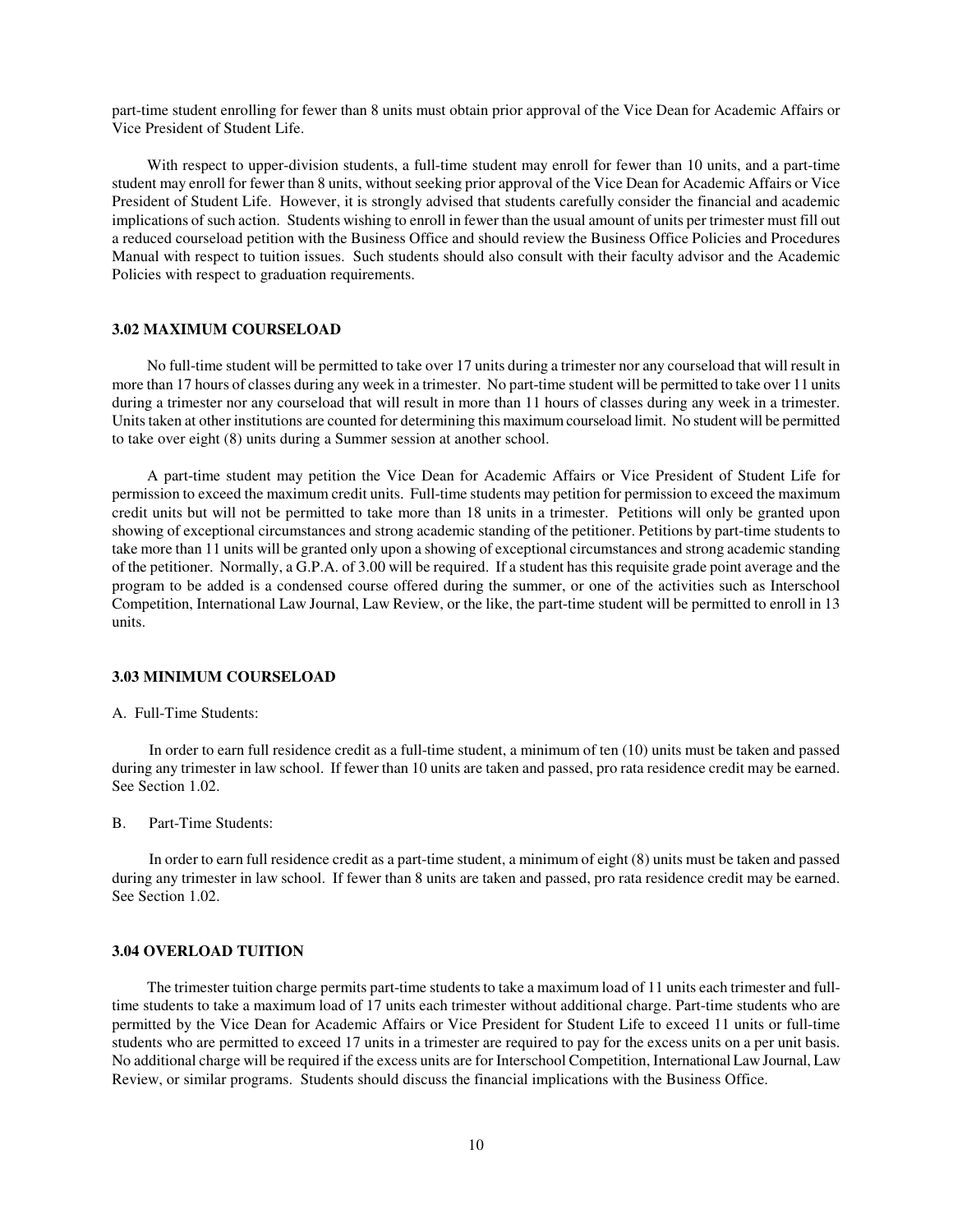#### **3.05 ADDING AND DROPPING COURSES AFTER ENROLLMENT**

A. A first year student may add, drop, or change courses or sections only with permission of the Vice Dean for Academic Affairs or Vice President for Student Life. Such permission will be granted only in exceptional circumstances such as a recognized disability, illness, or family hardship. See 3.05(F).

B. A second or third year student may add a course after enrollment for any trimester under the following circumstances:

1. within the first five days of scheduled classes for the trimester, by written notice to the registrar;

 2. after the first five days of scheduled classes for the trimester, by written notice to the registrar provided the professor does not object; or

 3. after the first ten days of scheduled classes for the trimester, upon a showing of compelling circumstances to the Vice Dean for Academic Affairs or Vice President of Student Life, provided the professor does not object.

4. the provisions of Academic Policy 1.03 apply to Independent Studies.

C. A second or third year student may drop a course after enrollment for any trimester under the following circumstances:

1. within the first ten days of scheduled classes for the trimester, by written notice to the registrar; or

 2. after the first ten days of scheduled classes for the trimester, only for good cause and with the permission of the professor and the Vice Dean for Academic Affairs or Vice President of Student Life. See 3.05(F).

 3. after the last day of regularly scheduled classes, only for extraordinary reasons and with the permission of the professor and the Vice Dean for Academic Affairs or Vice President of Student Life.

For purposes of this policy, a change from regular enrollment to audit is dropping a course, except the course appears on the transcript as "AU".

D. Under extraordinary circumstances, such as a change necessitated by an action of the school, the Vice Dean for Academic Affairs or Vice President of Student Life may waive the above requirements.

E. A student who drops any course without first having satisfied the requirements of this policy will receive a "WF" (withdrawal failing) for the course. "WF"s will be treated as a grade of F to be recorded on the student's transcript for the purpose of computing the student's trimester G.P.A. and cumulative G.P.A.

F. Courses dropped after the first ten days of scheduled classes for the trimester will appear on a student's transcript with a designation of "W" (withdrew).

#### **3.06 INVOLUNTARY WITHDRAWAL OF STUDENT FROM CLASS BY PROFESSOR**

 With the approval of the Vice Dean for Academic Affairs or Vice President of Student Life, a professor may have a student withdrawn from a course where it is deemed that the student's behavior or actions have interfered with, or are reasonably likely to interfere with, the educational process or the orderly operation of the class. A student may appeal such a withdrawal to the Professional Responsibility Committee within 10 business days from the date the student receives notice of such withdrawal. The Professional Responsibility Committee promptly shall issue a written decision with respect to any student appeal within a reasonable time. Any decision to withdraw a student from a class shall remain in effect during the Professional Responsibility Committee's review of a student's appeal. Nothing in this policy shall supersede the provisions of the Code of Student Professional Conduct or the Sexual Harassment Policy.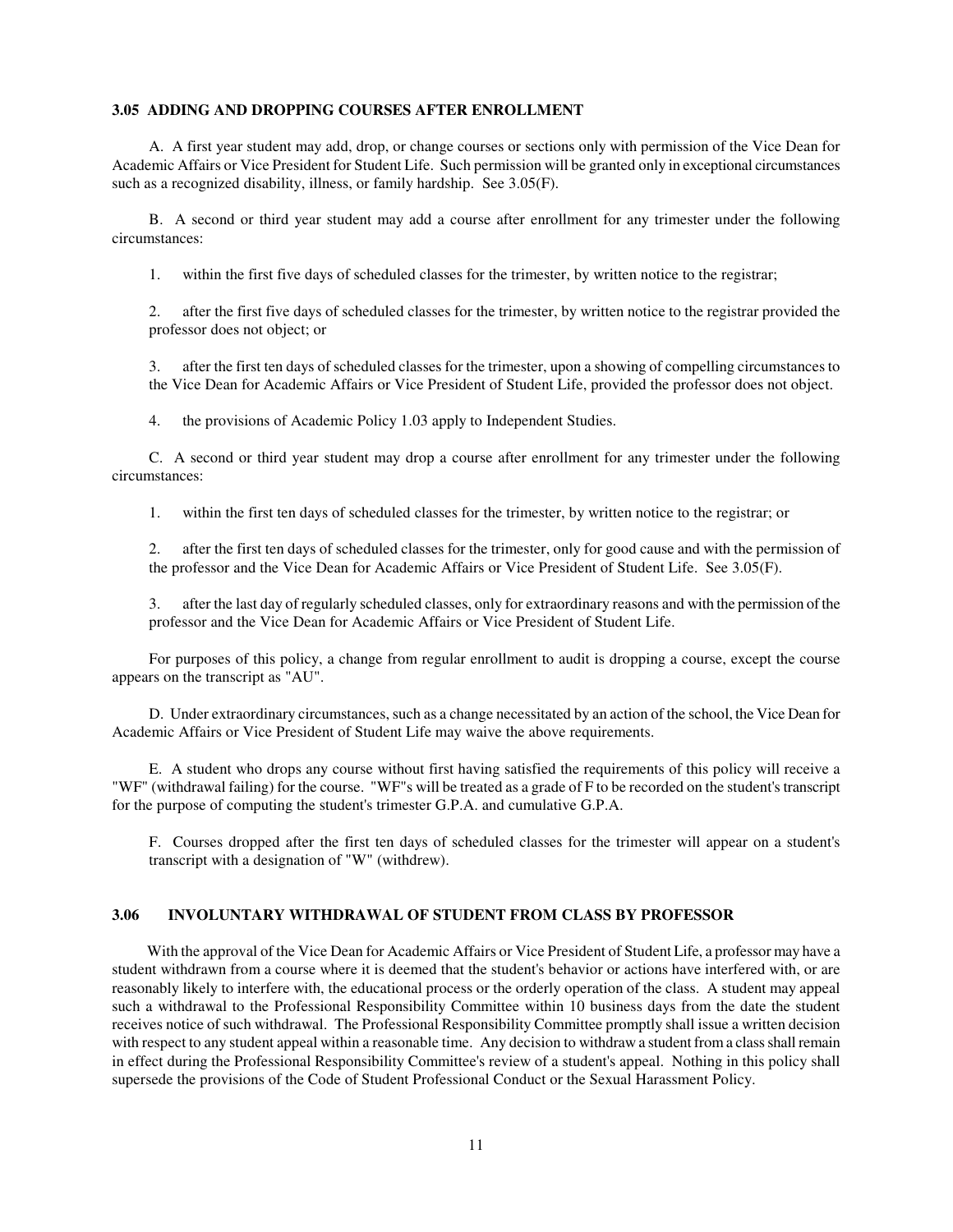## **IV. ATTENDANCE**

#### **4.01 REQUIRED ATTENDANCE**

As a requirement for accreditation of law schools by the American Bar Association, regular and punctual class attendance is necessary. Each law school has the burden to demonstrate enforcement of this class attendance requirement. To fulfill this burden and foster a uniform and fair standard, the law school requires that students must be present for 80% of the regularly scheduled sessions or he/she will be automatically withdrawn from the course by the Registrar.

#### **4.02 ABSENCES**

Unless a more restrictive policy is specified in writing by a professor on or before the first day of class, the 80% requirement means that a student will be withdrawn from a course if the student has more than 3 absences, in those classes which meet once a week; or 6 absences, in those classes which meet twice a week; or 9 absences, in those classes which meet three times a week. For purposes of this rule, the reason for the absence is immaterial and there are no excused absences. In very exceptional circumstances, a student may be readmitted to class with the permission of the instructor and the Vice Dean for Academic Affairs or Vice President of Student Life.

#### **4.03 ENFORCEMENT**

Each instructor will inform his/her class of the method he/she will use to determine class attendance. Moreover, each instructor will advise the Vice Dean for Academic Affairs or Vice President of Student Life when a student has exceeded the permissible number of absences.

When a student has been withdrawn from a course because he/she has exceeded the permissible number of absences, a grade of F will be recorded on the student's transcript for that course. See Section 3.04.

## **4.04 FAILURE TO ATTEND FIRST DAY OF CLASS**

Absent prior approval of the instructor, a student may be dropped from any course in which the student, for whatever reason, fails to attend the first day of class.

## **4.05 AUDIOTAPING AND VIDEOTAPING OF CLASSES**

A. Students must request permission from the professor to make a record of the class using student-provided audiotape, videotape, or other recording technology. Use of any such machine is subject to the rule in Academic Policy 2.09 that a machine may not be used where its use interferes with the ability of other students in the class to listen and concentrate.

B. Classes at California Western are not videotaped by California Western in order to provide a record for viewing by students who could not attend the class. No exceptions for any reason, religious, health or otherwise, will be granted.

C. Listening to an audiotape or viewing a videotape of the class will not cure an absence.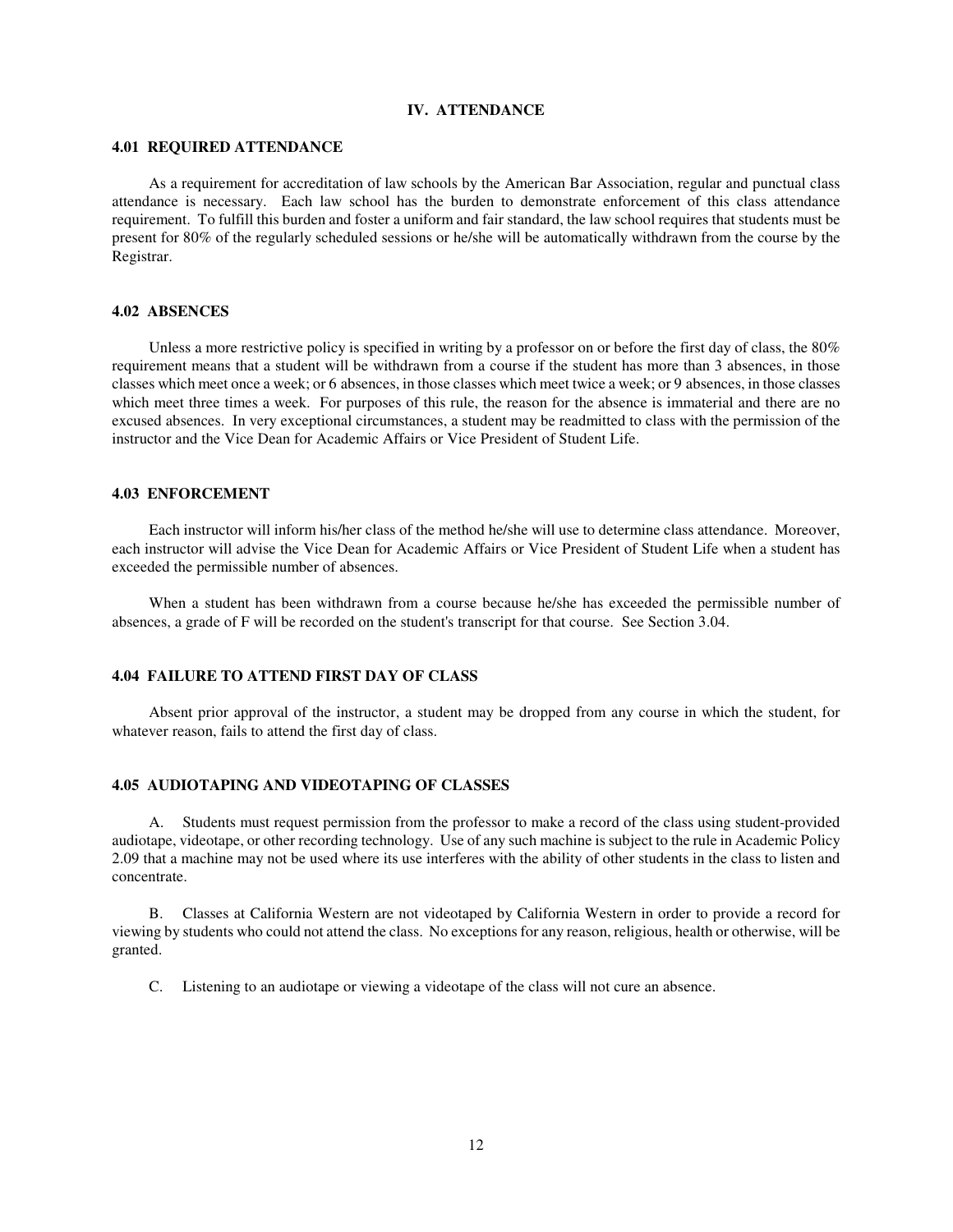## **V. EXAMINATIONS**

## **5.01 TRIMESTER EXAMINATIONS**

Final written examinations are required in all courses at the completion of each trimester except those designated as EXP, PRAC, or SW classes, or where a substantial research paper is required. As a minimum, an equal number of hours of examination are required as units for each course.

## **5.02 EXAMINATION AS COURSE GRADE; PARTICIPATION**

Generally, the final examination will determine the grade for a course, unless the instructor provides otherwise. Except for courses designated as EXP, PRAC, or SW classes, a professor may raise or lower the final course grade submitted by the professor by up to three points on the 95-50 scale for class participation and preparation. (This final course grade then shall be converted into a letter (A+ through F) grade by the Law School Registrar, as described in Academic Policy 6.02(A).) In EXP, PRAC, and SW courses, the instructor may base a substantial portion of the grade on class participation.

#### **5.03 ANONYMOUS GRADING**

Examination answers are identified by number rather than by name to insure anonymous grading.

#### **5.04 EXAMINATION SCHEDULE**

Students are required to take final examinations at the regularly scheduled times.

The Vice Dean for Academic Affairs or Vice President of Student Life may reschedule examinations in the case of serious student illness, family death and similar emergency circumstances and as reasonable accommodation under the Americans with Disabilities Act. The Vice Dean for Academic Affairs or Vice President of Student Life may, upon student petition, reschedule examinations in other compelling personal circumstances. All non-emergency requests for final exam rescheduling or accommodations must be made thirty (30) days prior to the last day of classwork.

If a student has two examinations scheduled at the same hour, upon petition one of the examinations may be rescheduled to an available examination period on the same day. If a student has four or more examinations scheduled on two consecutive days, upon petition one examination may be rescheduled to the next available exam period.

Whenever possible, examinations will be rescheduled to a later rather than an earlier date. When an examination has been rescheduled, the professor in his or her sole discretion may give a different or changed examination. All students taking an examination at other than its regularly scheduled time will be required to sign an Honor Code statement certifying that they have obtained no information about the regularly scheduled examination.

## **5.05 FAILURE TO TAKE AN EXAMINATION**

A student failing to take the final examination in any course who fails to give the Vice Dean for Academic Affairs or Vice President for Student Life immediate notice of the reason for such, will receive a grade of failure in the course.

## **5.06 GRADING BY INSTRUCTOR**

A. Except as indicated in subsection B, all examination questions, other than objective questions, such as true-false and multiple choice, shall be graded by the instructor in the course for which the examination is given.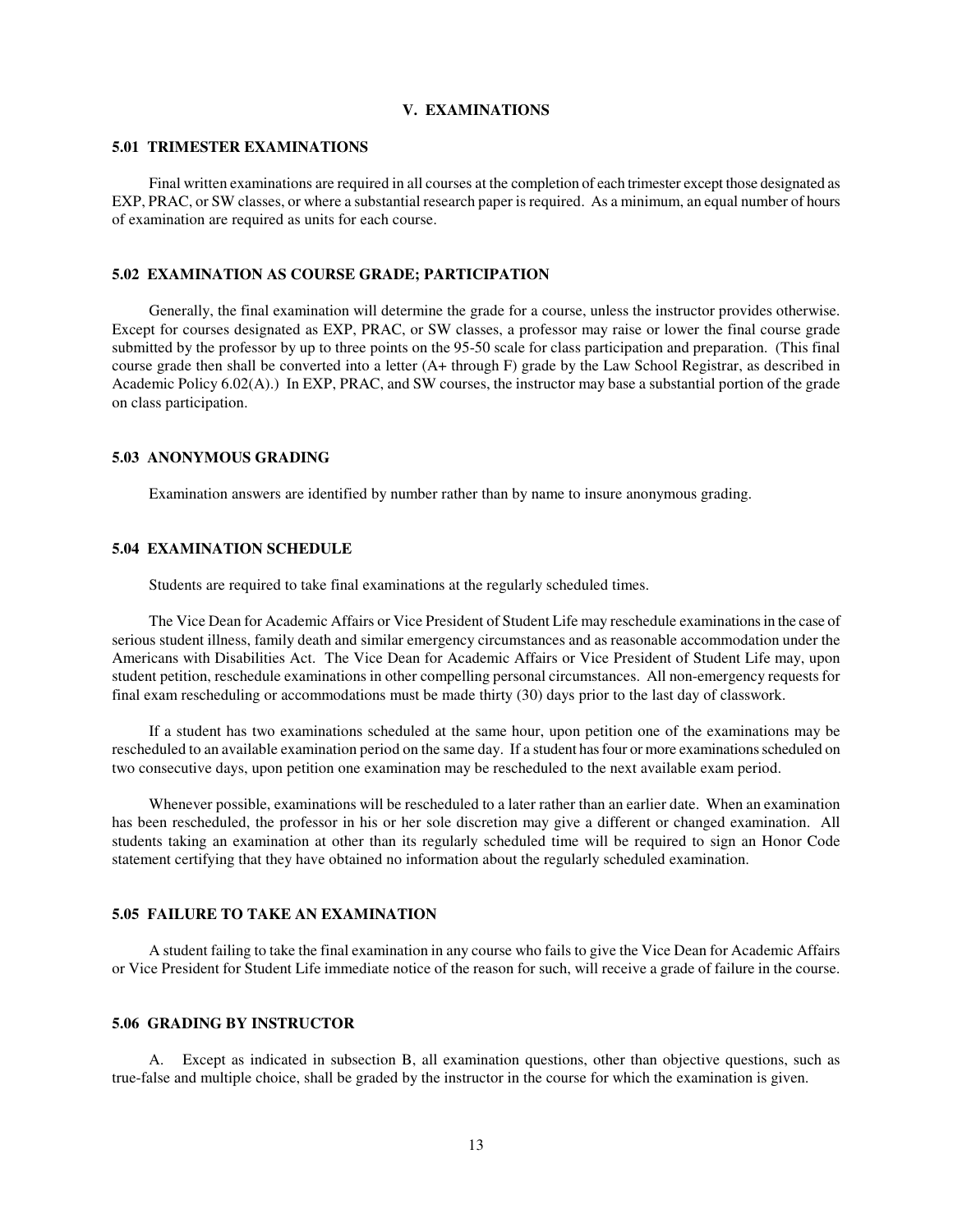B. Upon request of the instructor, the Vice Dean for Academic Affairs or Vice President for Student Life may approve the use of graders. The Vice Dean or Vice President shall not approve a request for permission to use graders unless the instructor in the course provides satisfactory evidence that the following conditions are met:

1. The course in which graders are to be used is not required.

 2. The examination or examinations for which graders are to be used shall not constitute more than 50% of the final grade in the course.

 3. The examination for which graders are to be used is given at a time when students will obtain feedback that will be directly relevant to their test performance in the course in which the examination is given, (i.e., in one semester courses, graders may only be used if the exam for which they are used is given enough in advance of the final so that students will get it back graded before the final and the final graded by the instructor also contains one or more essay questions of the same type graded by the graders; in full year courses, graders may be used on the final examination for the first semester as long as the same teacher will be teaching for the full year and the final examination in the second semester contains one or more essay questions of the same type graded by the graders).

4. The instructor in the course will provide close supervision of the grading process including:

- a. The preparation of written grading criteria;
- b. Adequate meetings with graders to assure that they understand the grading criteria;
- c. The development of a review process to assure proper application of the grading criteria.

 5. The instructor will conduct a debriefing of the examination with students which will include the distribution and explanation of the grading criteria.

 6. The instructor has made a specific decision on the nature of individual feedback (in addition to the grader's written comments) to be given and the opportunities to rewrite examinations graded by the grader. Although it is not required that the instructor provide either of these, proposals which include individual feedback and rewrites may be given priority over proposals which do not provide for these.

 7. The plan to use graders is a cost-effective way to provide feedback to students on the skills tested by examination beyond the feedback they customarily receive on final examinations.

#### **5.07 NO PUBLISHED EXAMINATION QUESTIONS**

For purposes of examination in graded courses, instructors shall not use questions taken from sources such as: (1) commercial study guides or outlines, (2) bar review publications, (3) published MBE questions, or (4) prior CWSL exam questions that have been released to students.

#### **5.08 USE OF LAPTOP COMPUTERS FOR TYPING EXAMINATIONS**

Laptop computers can be used for typing examinations, but only if special software, approved by the law school, has been installed on the computer prior to the deadline announced each trimester. The administration will post additional information about the procedures to be followed by students.

# **5.09 RETURN AND RETENTION OF EXAMINATIONS**

Examinations that are released by a professor may be picked up during the first two weeks following the release of grades. Students requesting exams must have proper identification. After that period of time, exams may be picked up only upon a written request to the Vice Dean for Academic Affairs or Vice President of Student Life. Exams will only be retained by the school for a period of six months following the release of grades.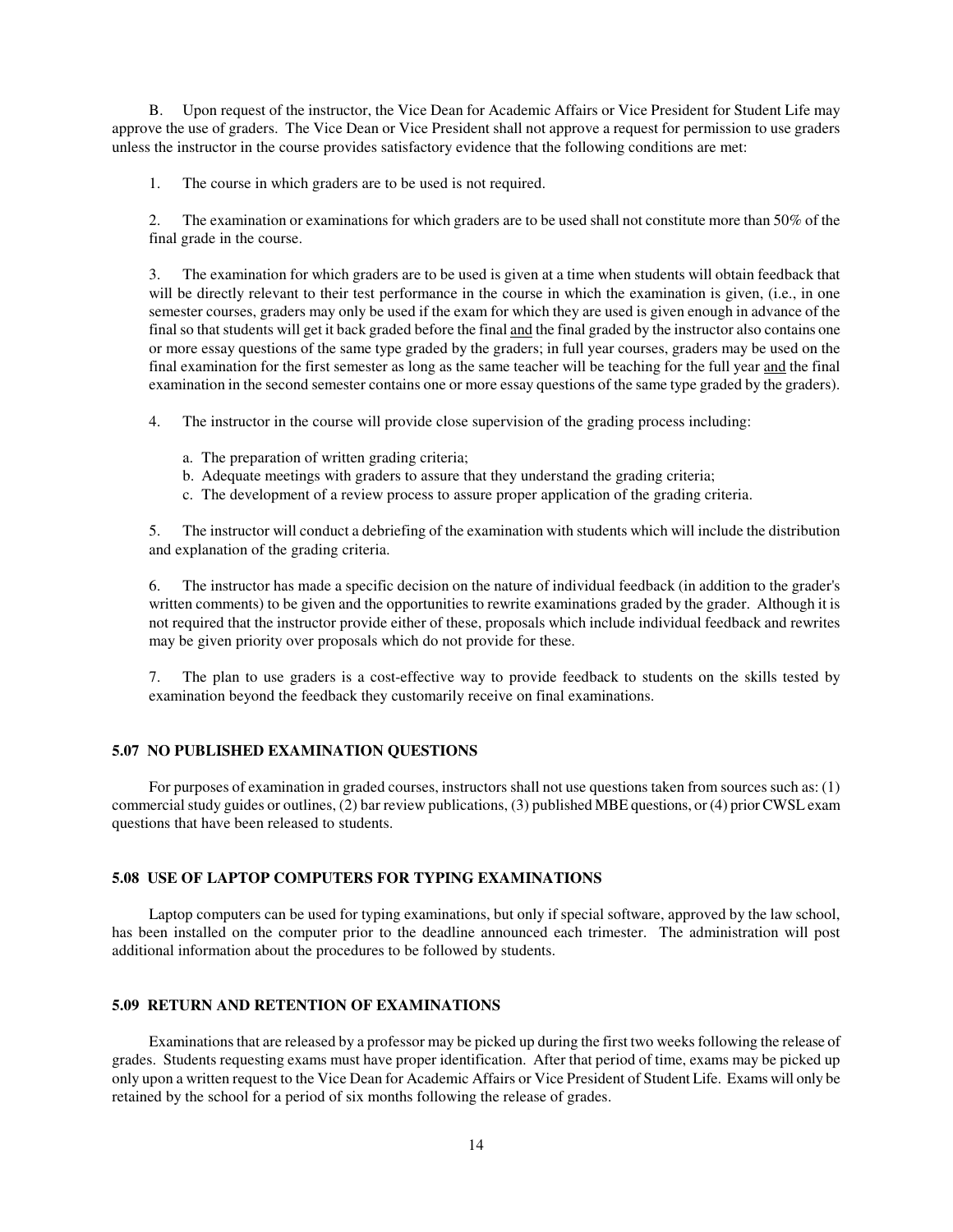## **VI. GRADING**

#### **6.01 GRADES GENERALLY**

No credit can be given for a course for which there is no written examination and/or work for which a student can be adequately graded.

Once the grade for a course has been reported to the Registrar by an instructor, that grade may not be changed absent a mathematical error or other mistake which does not constitute a re-evaluation or change in a judgmental decision.

Grades, transcripts, and certifications to the bar shall be withheld until such time as tuition is paid or arrangements made satisfactory to the Business Office.

#### **6.02 GRADING SYSTEM**

A. Faculty will submit to the Law School Registrar grades on a 95-50 numerical scale according to the following descriptive guidelines:

> 95-90 Excellent 89-85 Very Good 84-80 Good 79-74 Satisfactory 73-67 Substandard 66-55 Unsatisfactory 54-50 Fail

These grades then will be converted by the Registrar to a letter (A+ through F) based grading scale, as follows:

| Number Grade | Course Grade |
|--------------|--------------|
| 93-95        | $A+$         |
| 90-92        | A            |
| 87-89        | $A -$        |
| 85-86        | $B+$         |
| 80-84        | B            |
| 77-79        | $B -$        |
| 75-76        | $C+$         |
| 74           | C            |
| 69-73        | $C-$         |
| 65-68        | D+           |
| 60-64        | D            |
| 55-59        | $D-$         |
| 50-54        | F            |
|              |              |

Student transcripts will reflect these letter (A+ through F) grades.

B. Credit towards graduation is awarded for grades of D- to A+. No credit towards graduation will be awarded for grades of F, although those grades will be computed into the grade point average.

C. Faculty shall distribute the grades within their individual courses according to the following faculty approved guidelines. These percentages are applied against the number of J.D. students in the class. J.D. students include those studying for a J.D. degree from California Western *and those visiting California Western and studying for a J.D. degree from another law school*. Grades for non-J.D. students need not conform to the allowable ranges. Once faculty submit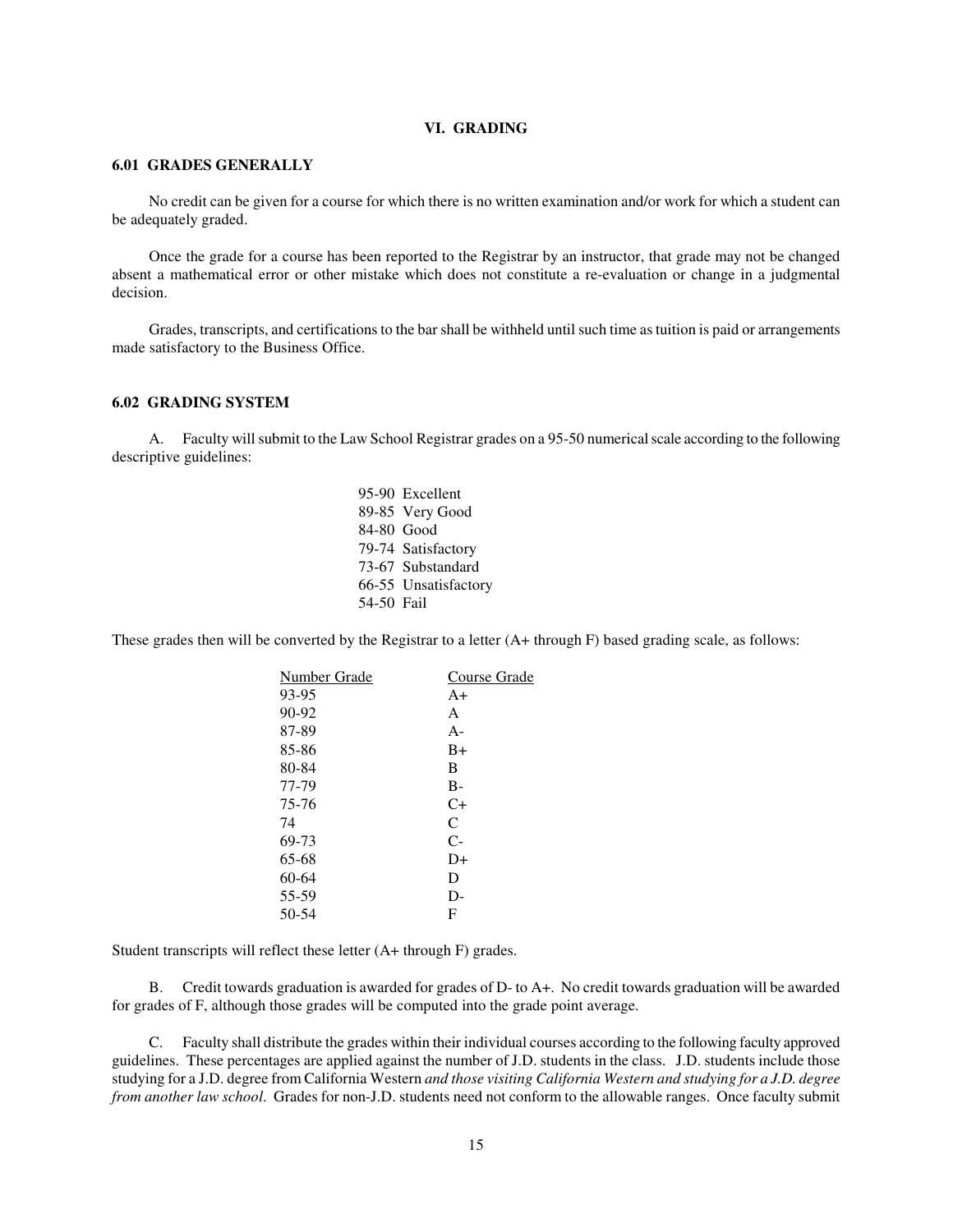grades according to these guidelines, the Law School Registrar shall convert the grades into letter (A+ through F) grades as described in Academic Policy 6.02(A).

I. First Trimester of first year.

| Grade     | Allowable Range |
|-----------|-----------------|
| $90 - 95$ | $5 - 10\%$      |
| 85-89     | $5 - 15\%$      |
| 80-84     | $10 - 20%$      |
| 74-79     | $30 - 60\%$     |
| 69-73     | $15 - 20%$      |
| 50-68     | $10 - 15\%$     |

II. Second Trimester of first year.

| Grade     | Allowable Range |
|-----------|-----------------|
| $90 - 95$ | $5 - 10\%$      |
| 85-89     | $5 - 15\%$      |
| 80-84     | $10 - 20%$      |
| 74-79     | $30 - 60\%$     |
| 69-73     | 15-20%          |
| 50-68     | $5 - 10\%$      |

III. Upper Division Classes of more than 40.

| Allowable Range |
|-----------------|
| $5 - 10\%$      |
| $10 - 20\%$     |
| $20 - 30\%$     |
| $30 - 60\%$     |
| $0 - 20%$       |
|                 |

IV. Upper Division Classes of 40 or fewer.

| Grade | Allowable Range |
|-------|-----------------|
| 90-95 | $5 - 20\%$      |
| 85-89 | 10-30%          |
| 80-84 | $20 - 40\%$     |
| 74-79 | $20 - 60\%$     |
| 50-73 | $0 - 20%$       |
|       |                 |

V. Legal Process, Legal Skills I and Legal Skills II (as first year course).

| Grade     | Allowable Range |
|-----------|-----------------|
| $90 - 95$ | $5 - 10\%$      |
| 80-89     | $30 - 45\%$     |
| 74-79     | $30 - 40\%$     |
| 69-73     | $5 - 15\%$      |
| 50-68     | $0 - 5\%$       |
|           |                 |

VI. Upper Division Classes of 15 or fewer and STEPPS.

More grades of  $A-(87-89)$  or below than A or  $A+(90-95)$ .

D. For each graded class, a student will receive a letter grade (A+ through F) and a corresponding point total (PTS) for that class. The PTS number for a course is determined by multiplying the original grade submitted by the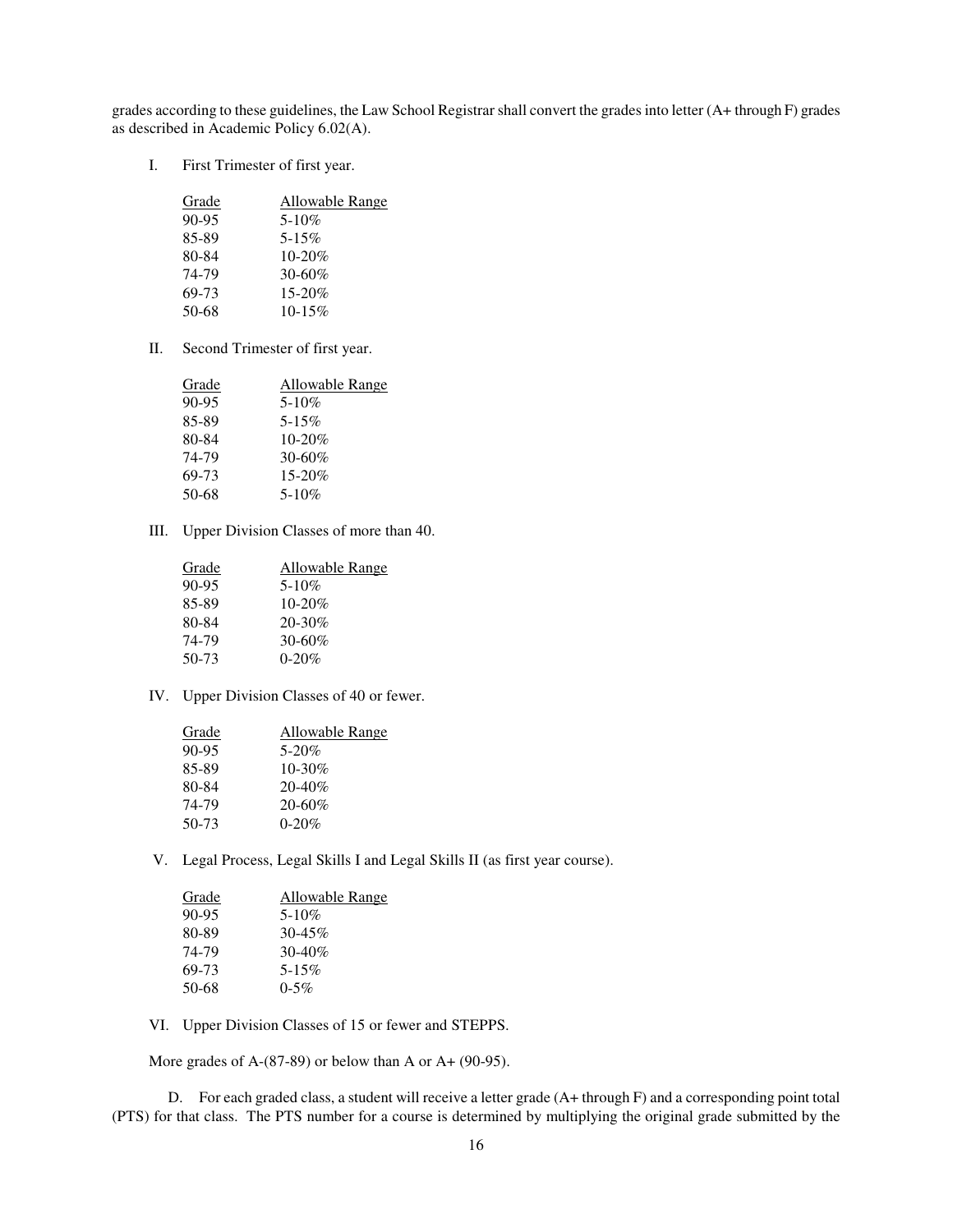faculty on the 50-95 grading scale with the number of graded units for that course. (For example, a three unit course with a grade of 85 would receive 255 points.) The PTS totals will eventually be used to determine class rank and GPA. The GPA is determined by dividing the point totals (PTS) by the total number of units to determine the number grade equivalent on the 50-95 grade scale. This number is then converted to the corresponding grade point on the new grade scale.

| GPA                     | GPA                   |
|-------------------------|-----------------------|
| $(50.00 - 95.00$ Scale) | $(0.00 - 4.33$ Scale) |
| 93.00-95.00             | 4.17-4.33             |
| 90.00-92.99             | 3.84-4.16             |
| 87.00-89.99             | 3.51-3.83             |
| 85.00-86.99             | 3.33-3.50             |
| 80.00-84.99             | 2.80-3.32             |
| 77.00-79.99             | 2.42-2.79             |
| 75.00-76.99             | 2.12-2.41             |
| 74.00-74.99             | $2.00 - 2.11$         |
| 69.00-73.99             | 1.46-1.99             |
| 65.00-68.99             | 1.17-1.45             |
| 60.00-64.99             | $0.70 - 1.16$         |
| 55.00-59.99             | $0.01 - 0.69$         |
| 50.00-54.99             | 0.00                  |
|                         |                       |

# **6.03 PASS/FAIL COURSES AND CREDIT/NO CREDIT COURSES**

As a matter of policy, to encourage achieving the highest academic standards, all courses, including SW classes, shall be graded, except non-classroom courses (see Section l.03), Academic Achievement Workshop, and Independent Study.

In a pass/fail course, the quality of work must be at least a C to receive a pass. Performance quality of C- or below will be reported as a grade of F. A grade of F received in a pass/fail course will be used in computing the cumulative G.P.A.

#### **6.04 INCOMPLETES**

A student who does not complete the requirements of a course in the trimester in which he or she is enrolled in that course may receive an incomplete (I), instead of a grade of F, only after receiving approval as provided in this section.

A. 1. Requests for incompletes which propose completion of course requirements up to four weeks from the last day of examinations in the trimester in which the course was taken may be approved by the professor teaching the course for good cause.

2. Requests for incompletes which propose completion of course requirements after four weeks from the last day of examinations in the trimester in which the course was taken must be approved by the faculty member teaching the course and the Vice Dean for Academic Affairs or Vice President of Student Life and will be approved only in extraordinary circumstances.

B. To obtain approval, a student must submit a request for an incomplete on the form prescribed for this purpose to the Vice Dean for Academic Affairs or Vice President of Student Life prior to the examination date, paper due date or other deadline for completing course requirements. The request must state the reason the incomplete is sought and specify a date by which the exam will be taken or the unfinished course work completed. The request and the proposed date for completion of course requirements must be approved by the faculty member teaching the course as shown by his or her signature on the request form.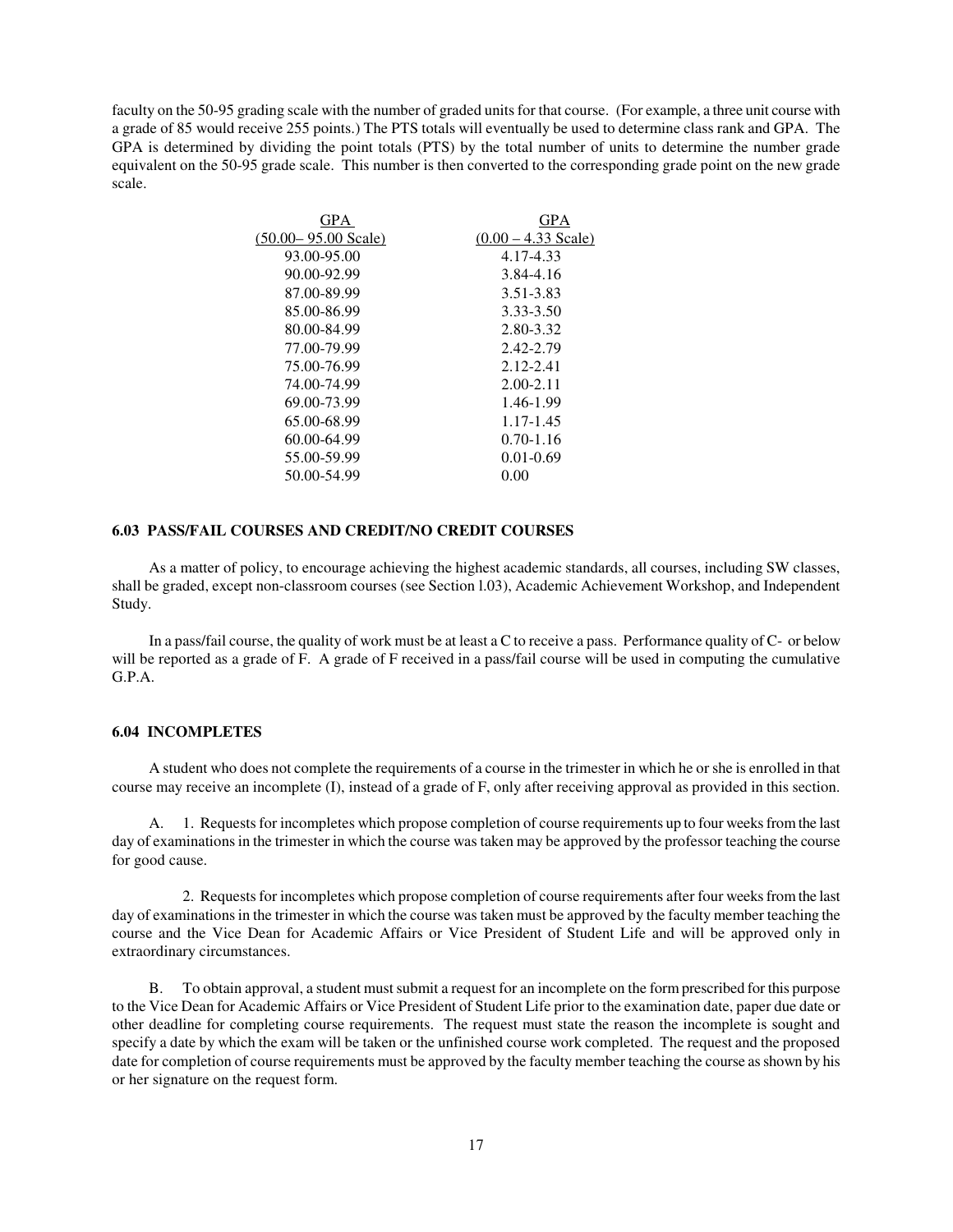Failure to complete course requirements on or before the date specified in the approval of such request will result automatically in an incomplete becoming a failure, regardless of the fact that a student may have otherwise successfully completed 90 units for graduation.

An exception to this policy is made for students in the J.D./M.S.W. or an LL.M. program, whose master's theses are expected to take more than one trimester to complete. The grade for these theses at the end of the first trimester shall not be an incomplete, but rather shall be an "IP" which means "in progress."

## **6.05 GRADUATION WITH HONORS**

The student whose overall grade point average is the highest in the class will be granted the degree of Juris Doctor summa cum laude. This designation may be employed for the top two students if their cumulative G.P.A.s are so close as to be indistinguishable.

Students who graduate with a cumulative grade point average of 3.56 or higher will be granted the degree of Juris Doctor magna cum laude.

Students who graduate with a cumulative grade point average of 3.33, but less than 3.56, will be granted the degree of Juris Doctor cum laude.

A student who has not completed all of his or her studies at California Western School of Law qualifies for the above honor designations except that of summa cum laude. In computing such a student's cumulative G.P.A., his or her grades at other schools shall be considered on a pass/fail basis.

#### **6.06 DEAN'S HONOR LIST**

#### A. Full-time Students

Any full-time first year student whose class standing G.P.A. at the end of the second trimester is at least 3.33 shall be recognized for that achievement by inclusion on a Dean's Honor List for full-time students.

Any upperclass full-time student who has taken 12 or more units in a trimester, who received a grade (or a designation of Honors in an Independent Study) for 10 or more units taken at California Western School of Law (excluding any SDSU courses), and whose session G.P.A. for that trimester is at least 3.33, shall be recognized for that achievement by inclusion on the Dean's Honor List for full-time students.

The eligibility of a full-time student for the Dean's Honor List for any trimester in which that student received an incomplete shall be determined when a grade is reported for the course.

#### B. Part-time Students

Any part-time first year student whose class standing G.P.A. at the end of the third trimester is at least 3.33 shall be recognized for that achievement by inclusion on a Dean's Honor List for part-time students.

Any upperclass part-time student who has taken 8 or more units in a trimester, who received a grade (or a designation of Honors in an Independent Study) for 6 or more units taken at California Western School of Law (excluding any SDSU courses), and whose session G.P.A. for that trimester is at least 3.33, shall be recognized for that achievement by inclusion on the Dean's Honor List for part-time students.

## **6.07 CLASSIFICATION OF STUDENTS**

Students are classified at the beginning of the trimester on the basis of successfully completed credit units. A student who has successfully completed 57 credit units or more is classified as a third-year student. A student who has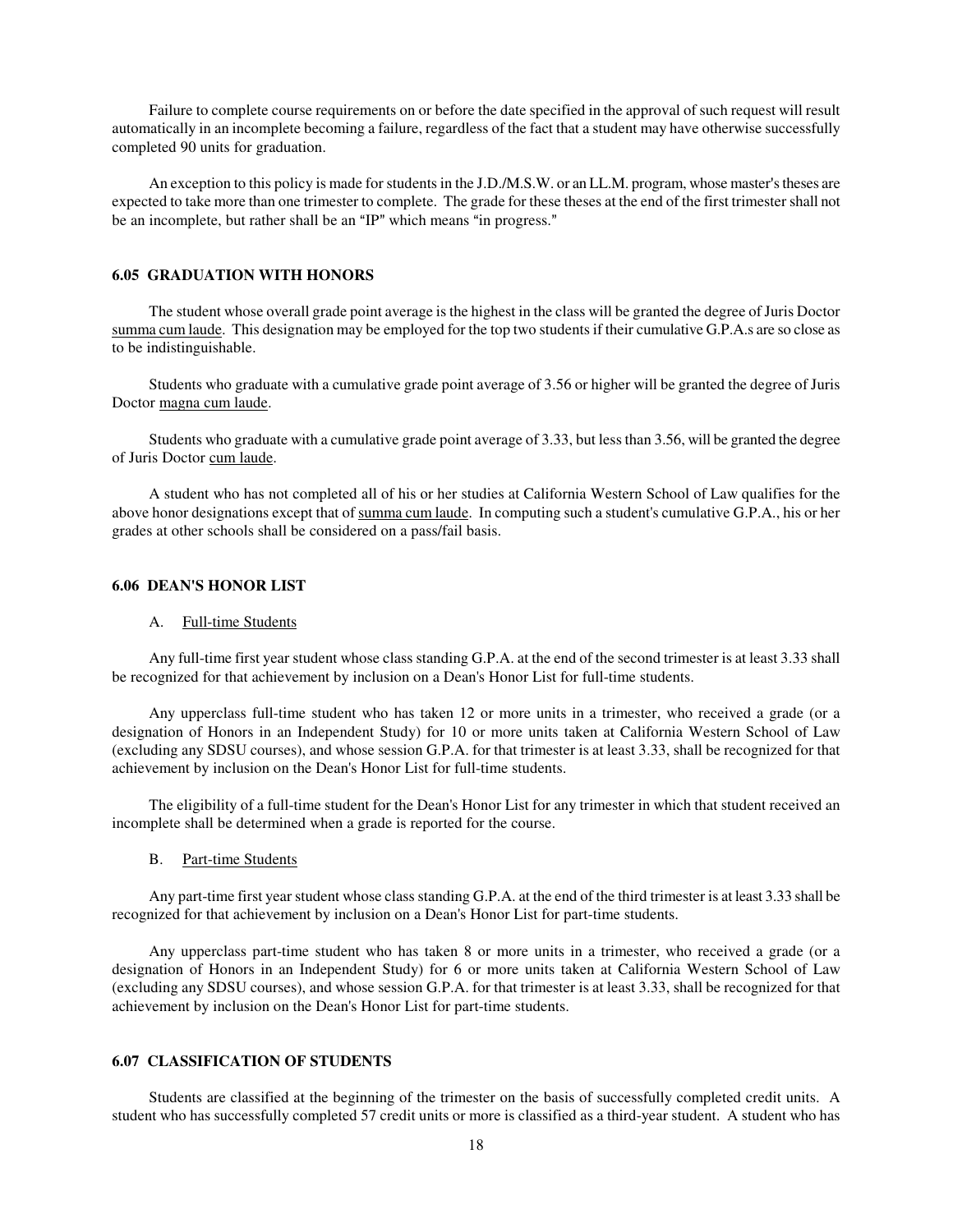successfully completed less than 57 credit units, but who has completed 27 or more units, is classified as a second-year student. A student who has successfully completed less than 27 units is classified as a first-year student.

#### **6.08 RANKING: FULL-TIME AND PART-TIME STUDENTS**

Students are ranked by class (determined as provided in Section 6.07) on the basis of their cumulative grade point average three times a year after the reporting of the grades for each trimester.

To determine class rank at each such time, those students who were enrolled during the immediately preceding trimester shall be re-ranked with all members of their class, and all students in that class who were not enrolled in the immediately preceding trimester shall retain their rank determined as of the last trimester in which they were enrolled.

The following describes how third-year students (i.e., students with 57 credit units or more at the end of the prior trimester) and graduating students will be ranked at the end of Fall, Spring, and Summer trimesters.

#### 1. Fall

A. All students with 57 credit hours or more at the end of the prior trimester are ranked together for a thirdyear class rank.

B. Final graduating class ranks and honors for the Fall graduates are determined at the end of Spring trimester (see below).

# 2. Spring

A. All students with 57 credit hours or more at the end of the prior trimester are ranked together for a thirdyear class rank. However, at the end of the Spring trimester, students who are graduating in Spring will receive a final graduating class rank rather than a third-year rank (see B. below).

B. For purposes of final graduating class ranks and honors, the Spring graduates and prior Fall graduates are ranked together. Summer graduates and other third year students are not included in this ranking.

3. Summer

Summer graduates are given a final graduating class rank by ranking the Summer graduates with the prior Fall and Spring graduates. Summer honors are determined by the G.P.A. cutoffs previously established for the prior Fall and Spring graduates.

#### **6.09 SAN DIEGO STATE UNIVERSITY STUDENTS**

S.D.S.U. graduate students who are not J.D. candidates shall be graded on an A-B-C scale with a grade lower than B considered to be an unsatisfactory grade.

## **VII. RETENTION AND PROBATION**

#### **7.10 ACADEMIC EVALUATION**

**7.11** A student will not be continued in law school whose inability to do satisfactory work is sufficiently manifest that his/her continuation in school would inculcate false hopes, constitute economic exploitation, or deleteriously affect the education of other students.

**7.12** The academic progress of all students will be evaluated after each trimester, excluding the first trimester for a first year student.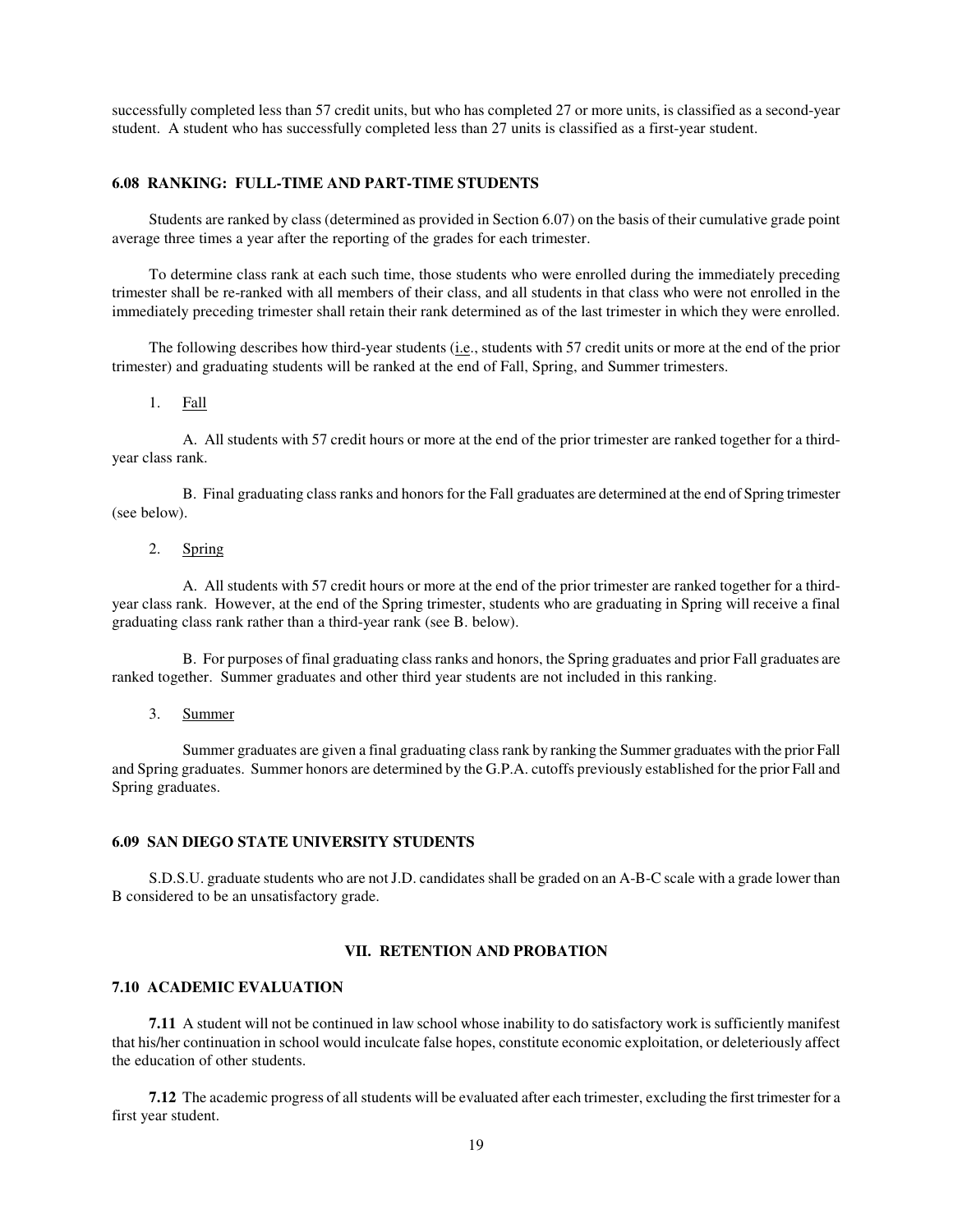**7.13** A student is considered to be in good standing if he or she has attained a cumulative grade point average of 2.00 or above at the conclusion of the first year. The academic standards required for first year students to continue into the upper division are set forth in Academic Policy 7.21. After the first year, a student is considered to be in good standing if he or she maintains a cumulative grade point average of 2.00 or above. A student is not considered in good standing if she or he is on probation, suspension, or has been disqualified from the Law School. In addition, students who have been deemed "ineligible to continue," who have been administratively withdrawn, or who have been denied readmission are not in good standing.

## **7.20 FIRST YEAR STANDING**

**7.21** A. Upon the completion of the second trimester or 27 units, whichever occurs later, the following standard shall apply to full-time students. In order to continue into the upper division, a student must achieve a cumulative grade point average of at least 2.00. Students not continued into the upper division shall be dismissed for failing to make satisfactory academic progress. Students continued into the upper division must meet the upperclass standing standard in Section 7.30.

 B. Upon completion of the third trimester, the following standard shall apply to part-time students. In order to continue into the fourth trimester, students must satisfy the following grade requirements: a cumulative grade point average of at least 2.00.

**7.22** Students not continued into the upper division who have five (5) or more course grades below C have no right to be readmitted. Subject to Academic Policy 9.01(G), students not continued into the upper division who have fewer than five (5) course grades below C have the right to be readmitted as first-year entering students with the first entering class starting more than two years from the date of dismissal. Those who have the right to be readmitted as first-year entering students must exercise that right no later than 3 years from the date of their eligibility to return. Students readmitted under this rule must repeat all first year classes regardless of any original grades obtained. Students readmitted under this rule whose cumulative grade point average is below 2.00 in any trimester of the repeated first year shall be dismissed for failing to make satisfactory academic progress. No student shall be allowed to repeat the first year more than once. (Adopted November 6, 2003)

**7.23** Transcripts of students who have been academically disqualified and subsequently readmitted shall reflect the student's original courses and grades, original date of matriculation, the fact and date of academic disqualification, and the fact and date of readmission.

**7.24** The provisions of sections 7.21, 7.22 and 7.23 may not be appealed to nor waived by the faculty or the administration. **Effective date August 1, 2001** 

## **7.30 UPPERCLASS STANDING**

Upon completion of the third trimester and every trimester thereafter, the following standard shall apply.

**7.31** A student with a C.G.P.A. of below 2.00, who has never been on probation prior thereto, shall remain in school for one trimester on probation. The terms of that probation shall be specified by the Academic Affairs Committee after affording the student an opportunity to present relevant considerations. If after one trimester on probation, the student does not obtain a C.G.P.A. of 2.00 or better, the student will be dismissed from school without the right of review or appeal to the Faculty or Deans.

**7.32** A student with a C.G.P.A. of below 2.00 at the end of the fourth or any subsequent trimester, and who was on probation in any previous trimester, shall be dismissed from the law school with no right to review or appeal to the Faculty or Deans.

**7.33** A. A student who has a trimester average of less than 2.00 (but with a cumulative average of 2.00 or better) in any trimester following his/her first year of law school, shall receive a warning notice. The warning notice may contain recommendations regarding the student's academic and other activities during the following trimester.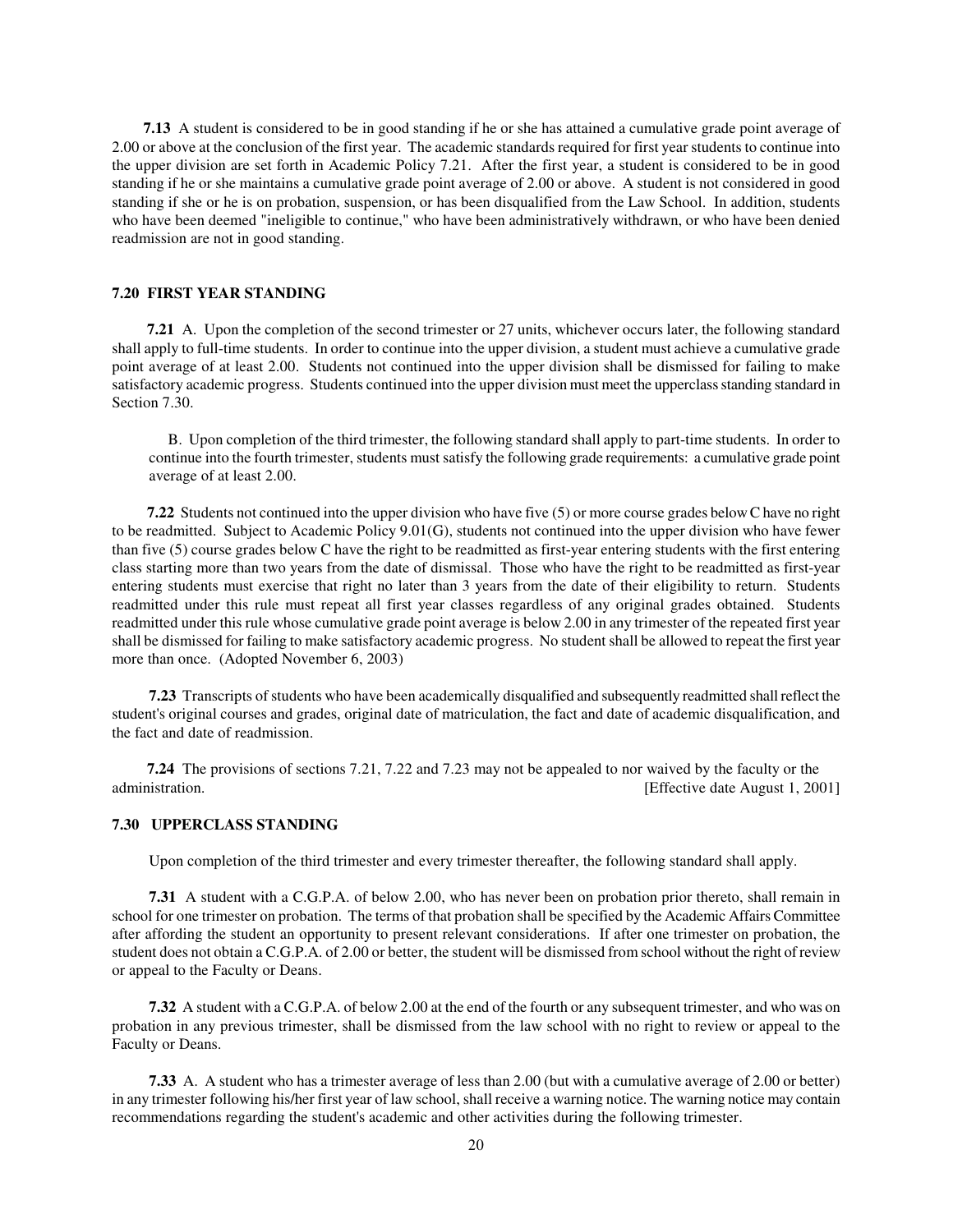B. A student who has a trimester average of less than 2.00 in any two trimesters following his/her first year of law school shall be dismissed from the law school. The student may petition the Academic Affairs Committee for permission to remain in school. Noncompliance with the recommendations of the warning notice shall be considered when reviewing the petition.

C. A student must have a trimester grade point average of 2.00 or better in the student's final trimester. Students who fail to satisfy this requirement may petition the Academic Affairs Committee for waiver. Waiver may be granted when failure to obtain the required academic standing was an aberration caused by such extraordinary circumstances as, for example, a disabling illness. Absent a waiver, the student will not be permitted to graduate until completing the requirements imposed by the Academic Affairs Committee.

## **7.40 RETENTION DECISIONS**

**7.41** Retention decisions shall be made shortly after grades are available at the conclusion of each trimester, but not later than 75 days from the last day of the examination period.

**7.42** A record shall be maintained of each retention decision.

## **7.50 READMISSION AFTER DISMISSAL FOR ACADEMIC DEFICIENCY**

**7.51** Any upperclass student dismissed pursuant to the above standards for academic progress may apply to the Academic Affairs Committee for admission after one calendar year from the date of dismissal. That Committee, if it grants readmission, shall determine the standing of such a student and specify the necessary requirements for graduation under the then existing graduation requirements.

**7.52** Readmission may be granted upon an affirmative showing that the person possesses the requisite ability to graduate from the law school and that the prior academic dismissal does not indicate a lack of capacity to complete the program necessary for graduation. (ABA Standard 505.)

**7.53** Transcripts of students who have been academically disqualified and subsequently readmitted shall reflect the student's original courses and grades, original date of matriculation, the fact and date of academic disqualification, and the fact and date of readmission.

# **7.60 FAILURE TO COMPLETE DEGREE REQUIREMENTS OR TO GRADUATE WITHIN FIVE YEARS OF MATRICULATION**

**7.61** Any full-time student who fails to complete satisfactorily all degree requirements or to graduate within five years of his or her matriculation shall be dismissed. Any part-time student who fails to complete satisfactorily all degree requirements or to graduate within six years of his or her matriculation shall be dismissed. (See Section 1.01.)

**7.62** Any student dismissed for failure to complete satisfactorily all degree requirements or to graduate within the requisite time as set forth in Section 7.61 may apply to the Admissions Committee for readmission. The Admissions Committee, if it grants readmission, shall determine the standing of such students and specify the necessary requirements for graduation under the current graduation requirements.

#### **VIII. STUDENT EMPLOYMENT**

#### **8.01 EMPLOYMENT LIMIT**

It is urged in the strongest of terms that full-time first year students not be employed during their first year of law school. In no event shall full-time first year students engage in employment activities in excess of 5 hours per week.

Full-time upper division students may not engage in employment activities in excess of 20 hours per week.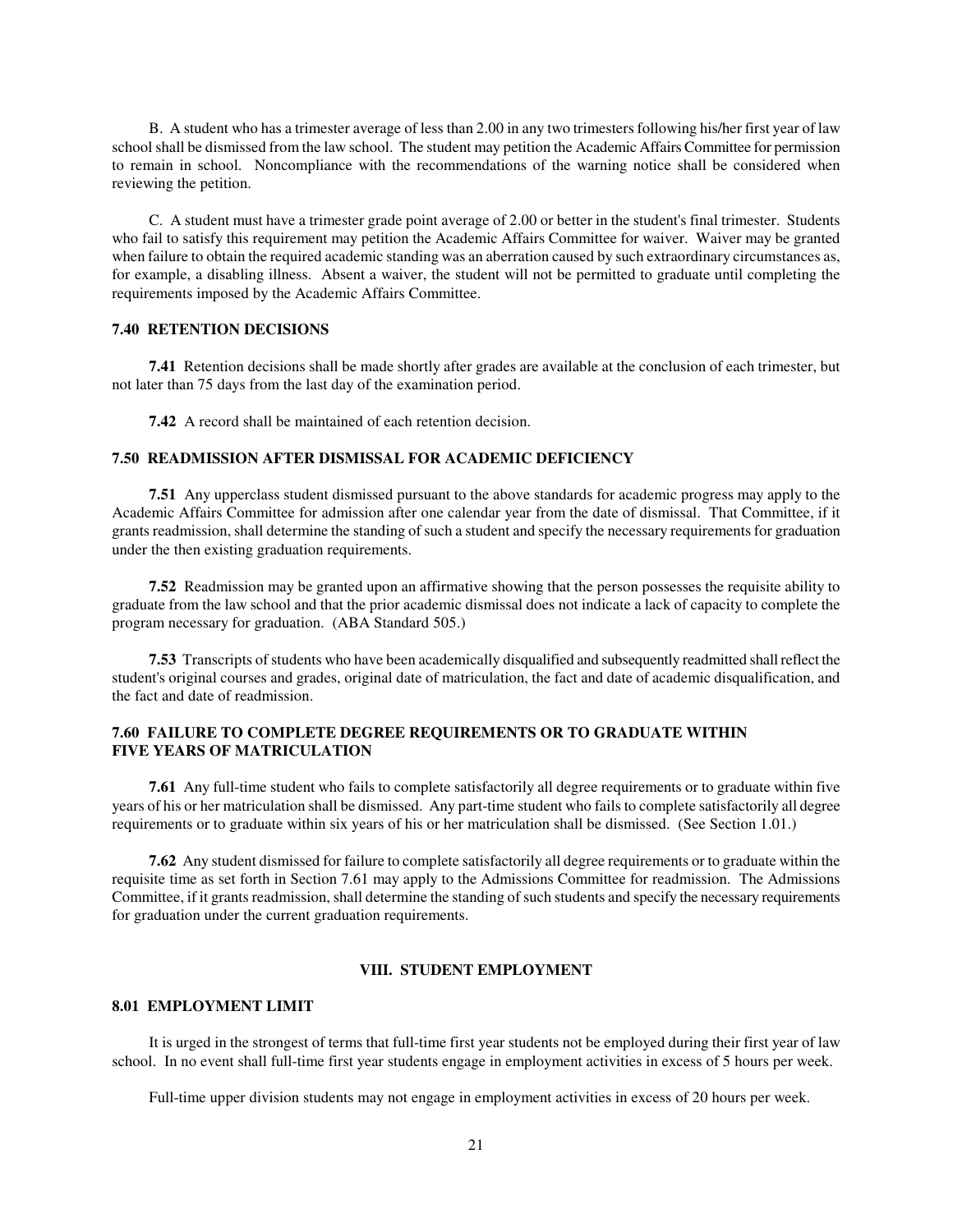#### **8.02 WORK STUDY**

All students participating in the law school's student work programs must apply through the Financial Aid Office and complete federal work study application forms.

#### **IX. WITHDRAWALS AND VISITS**

#### **9.01 GENERALLY**

A. A leave of absence may be granted by the Vice Dean for Academic Affairs or Vice President of Student Life at any time during the school year in case of serious illness or other emergency circumstances. Approval to take a leave of absence does not waive the requirements of Sections 1.01(8) and 7.60. See 9.01(F).

B. A second or third year student desiring to voluntarily withdraw with a right of return may do so by filing a written notice with the Registrar when approved by the Vice Dean for Academic Affairs or Vice President of Student Life. Such a withdrawal will not prejudice the student's right to return provided the student returns within one calendar year. Re-enrollment in the school will, however, be subject to the regulations and rules in effect at the time of re-entry. See 9.01(F).

C. First year students may voluntarily withdraw under the following conditions:

 1. Subject to Academic Policy 9.01(G), first year full-time students who voluntarily withdraw prior to the final examination period of their first trimester, and first year part-time students who voluntarily withdraw prior to the final examination period of their second trimester, have the right to be readmitted as first year entering students. This right to be readmitted as a first-year entering student must be exercised no later than 4 years from the date of the student's withdrawal. Students readmitted under this rule must repeat all first year classes regardless of any original grades obtained. Students readmitted under this rule do not have an automatic right of readmission under Academic Policy 7.22. No student shall be allowed to withdraw and repeat any part of the first year more than once. See Section 9.01(F) for transcript content.

 2. Subject to Academic Policy 9.01(G), first year full-time students who voluntarily withdraw prior to the final examination period of their second trimester and whose cumulative grade point average is 2.00 or above, or first-year part-time students who voluntarily withdraw prior to the final examination period of their third trimester and whose cumulative grade point average is 2.00 or above, have the right to return as first year full-time second trimester students or as first-year part-time third trimester students within one year from the date of withdrawal. Students readmitted under this rule do not have an automatic right of readmission under Academic Policy 7.22. No student shall be allowed to withdraw and repeat any part of the first year more than once. See Section 9.01(F) for transcript content. Students who do not return within one year from the date of withdrawal may apply to the Academic Affairs Committee for readmission. If the Committee grants readmission, it shall determine the standing of such a student and specify the necessary requirements for graduation.

 3. Subject to Academic Policy 9.01(G), first year full-time students who voluntarily withdraw prior to the final examination period of their second trimester and whose cumulative grade point average is below 2.00 and first year part-time students who voluntarily withdraw prior to the final examination period of their third trimester and whose cumulative grade point average is below 2.00 have the right to be readmitted as first year entering students with the first entering class starting more than one year from the date of withdrawal. This right to be readmitted as a firstyear entering student must be exercised no later than 4 years from the date of the student's eligibility to return. The provision requiring a waiting period of one year from the date of withdrawal before readmission, may not be waived by the faculty or the administration. Students readmitted under this rule must repeat all first year classes regardless of any original grades obtained. Students readmitted under this rule do not have an automatic right of readmission under Academic Policy 7.22. No student shall be allowed to withdraw and repeat any part of the first year more than once. See Section 9.01(F) for transcript content.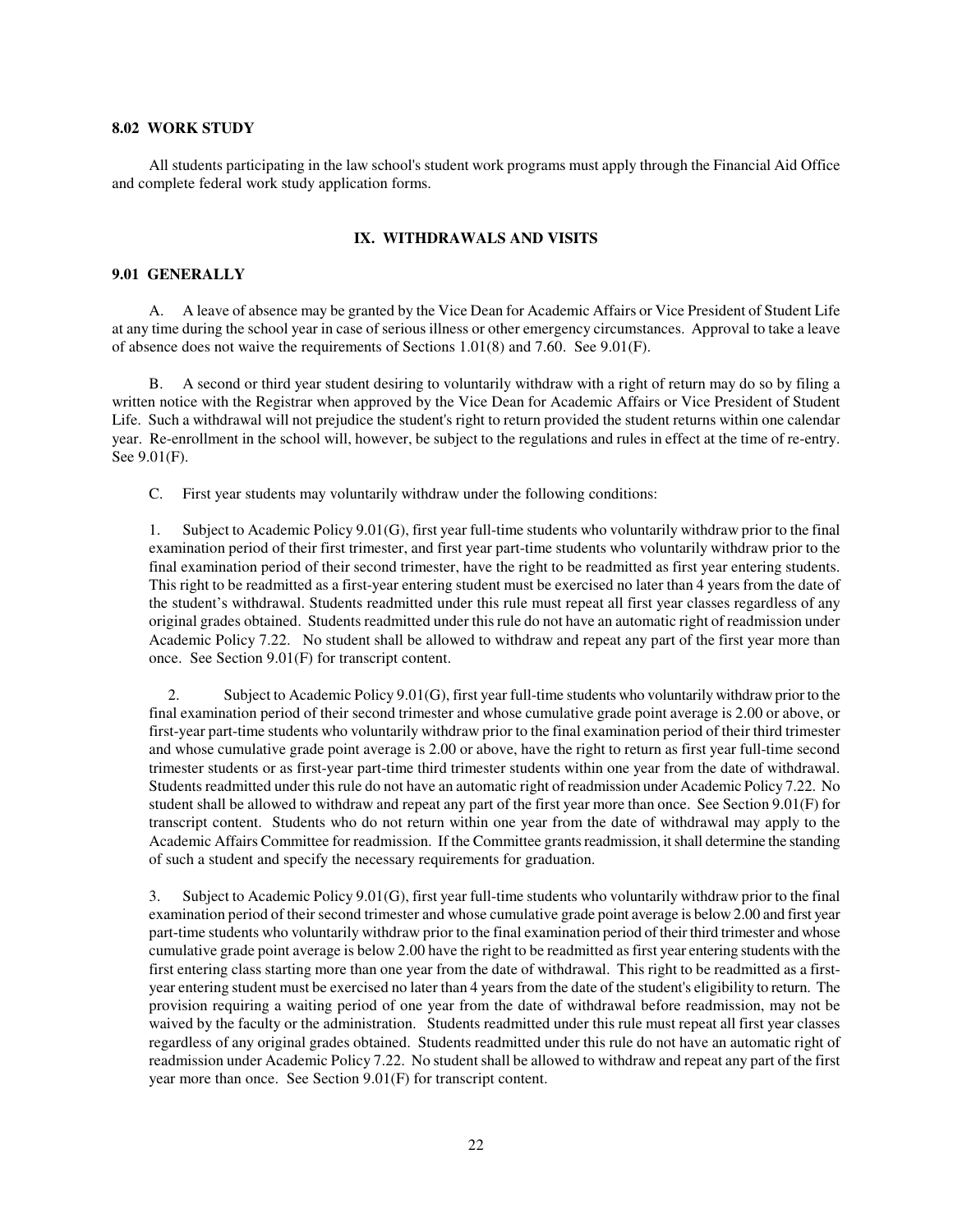D. Except as set forth elsewhere in these Academic Policies, all students who voluntarily withdraw and subsequently return must meet all requirements of the class with which they graduate.

E. The Academic Policies concerning student withdrawals and visits do not waive the requirements of Sections 1.01(8) and 7.60.

F. After the first ten days of scheduled classes for the trimester, courses in which a student was enrolled at the time of voluntary withdrawal or granting of a leave of absence will appear on a student's transcript with a designation of "W" (withdrew).

 G. A student may be denied readmission to the Law School if the Vice Dean for Academic Affairs or Vice President of Student Life determines that, during the period after the student's withdrawal, the student has engaged in behavior or actions that would have precluded admission to the Law School or that interfere with or reasonably could be expected to interfere with, the educational process or the orderly operation of the Law School. This policy applies notwithstanding any Academic Policy that addresses readmission. A student may appeal such a denial of readmission to the Admissions Committee within 10 business days from the date the student receives notice of such denial of readmission. The Admissions Committee shall promptly issue a written decision with respect to any student appeal within a reasonable time. Any decision to deny a student readmission to the Law School shall remain in effect during the Admissions Committee's review of a student's appeal.

#### **9.02 FAILURE TO REGISTER AFTER ATTENDANCE**

A student in good standing who does not register for the next regular trimester, which constitutes a withdrawal, may return and register anytime within one year of their last attendance if they give written notice to the Vice Dean's or Vice President of Student Life's Office of their intention to re-register at least three months prior to that registration date.

After the expiration of one year since last attendance, a student must apply for readmission with the Admissions Committee.

A student who is not in good standing and fails to register for the next regular trimester, which constitutes a withdrawal, must apply for readmission with the Admissions Committee before any subsequent registration would be allowed.

Summer terms are not considered for purposes of this section.

# **9.03 LEAVE TO VISIT ANOTHER LAW SCHOOL**

A student is admitted to California Western Law School with the expectation that he/she will be in attendance for six trimesters.

A student who desires to graduate from California Western School of Law using credit earned at another law school must petition the Vice Dean for Academic Affairs or Vice President of Student Life in advance for permission to visit. Such permission will be granted only to visit another American Bar Association (ABA) accredited law school. In the case of petitions to attend a foreign study or overseas program of an ABA accredited school, the foreign study or overseas program must also be ABA approved.

Permission to attend another law school will be granted upon a showing of need. The maximum units a student is allowed to transfer from other law schools under this provision is 8 units.

Permission to attend another law school for more than 8 units will be granted only in extraordinary circumstances. The Vice Dean for Academic Affairs or Vice President of Student Life has established the following criteria for the purpose of considering petitions to visit and transfer a total of more than 8 units from other law schools:

1. The petitioning student must have a cumulative G.P.A. of 2.72 or better.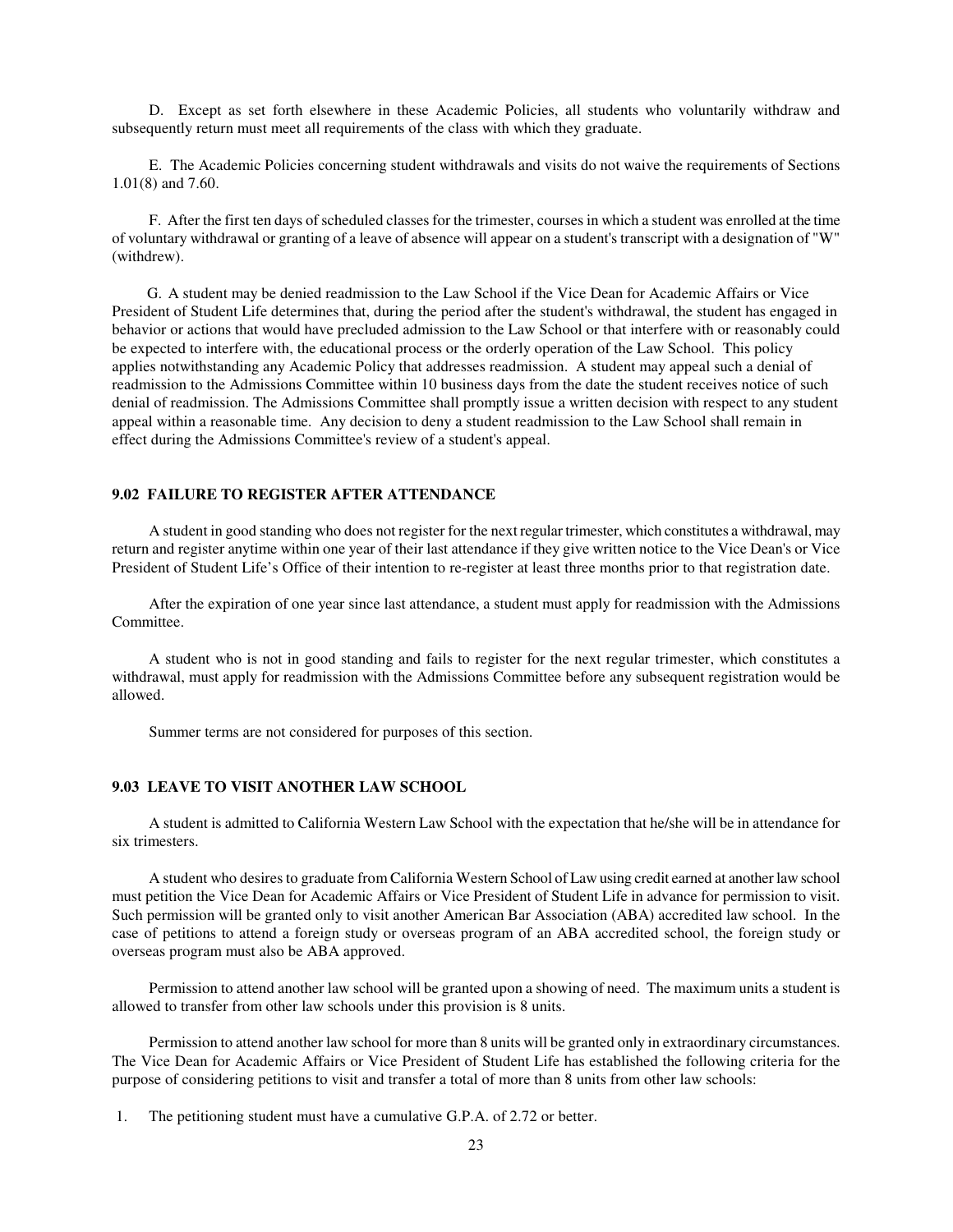- 2. There must be extraordinary circumstances for granting the petition. Financial need and work opportunities are not sufficient reasons for purposes of this rule.
- 3. A student's final trimester must be in residence at California Western (See Section 1.01(3).)

Any student who is receiving his/her degree from California Western must meet the academic requirements of California Western.

See Sections 2.02 and 3.01 for requirements and limitations for courses taken at other schools.

#### **9.04 INVOLUNTARY WITHDRAWAL OF STUDENT FROM THE LAW SCHOOL**

 A student may be involuntarily withdrawn from the Law School if the Vice Dean for Academic Affairs or Vice President of Student Life deems that the student has engaged in behavior or actions that interfere with, or is reasonably expected to interfere with, the educational process or the orderly operation of the Law School. This includes, but is not limited to, situations where a student is deemed to pose a threat to the safety and/or security of any member of the Law School community. Such decision shall be made by the Vice Dean or Vice President, on his or her own, or upon recommendation by the faculty. The Law School may take other administrative action against the student, including probation, suspension, removal from classes, or exclusion from law school activities. A student may appeal any decision of involuntary removal to the Professional Responsibility Committee within 10 business days from the date the student receives notice of such removal. The Professional Responsibility Committee promptly shall issue a written decision with respect to any student appeal within a reasonable time. Any decision to involuntarily withdraw a student from the Law School shall remain in effect during the Professional Responsibility Committee's review of a student's appeal. Nothing in this policy shall supersede the provisions of the Code of Student Professional Conduct or the Sexual Harassment Policy.

#### **X. STUDENT RECORDS**

# **10.01 CUSTODIAN OF RECORDS**

The Registrar, or in his/her absence, the Acting Registrar, is the custodian of student records. Access to student records is governed by the School's Family Education Rights and Privacy (FERPA) Policy.

## **10.02 STUDENT ACCESS TO RECORDS**

A student may see his/her records upon making a written request to do so to the school's custodian of student records. This request will be governed by the School's FERPA Policy.

#### **10.03 RELEASE OF RECORDS**

Under FERPA, the following information may be released without permission of a student, unless the student informs the Registrar in writing not to release such information.

Student Name Address and Telephone Listing Law School Email Address Date and Place of Birth Dates of Attendance Degrees and Awards Received Previous Institutions Attended Class Year and Current Enrollment Status Academic Honors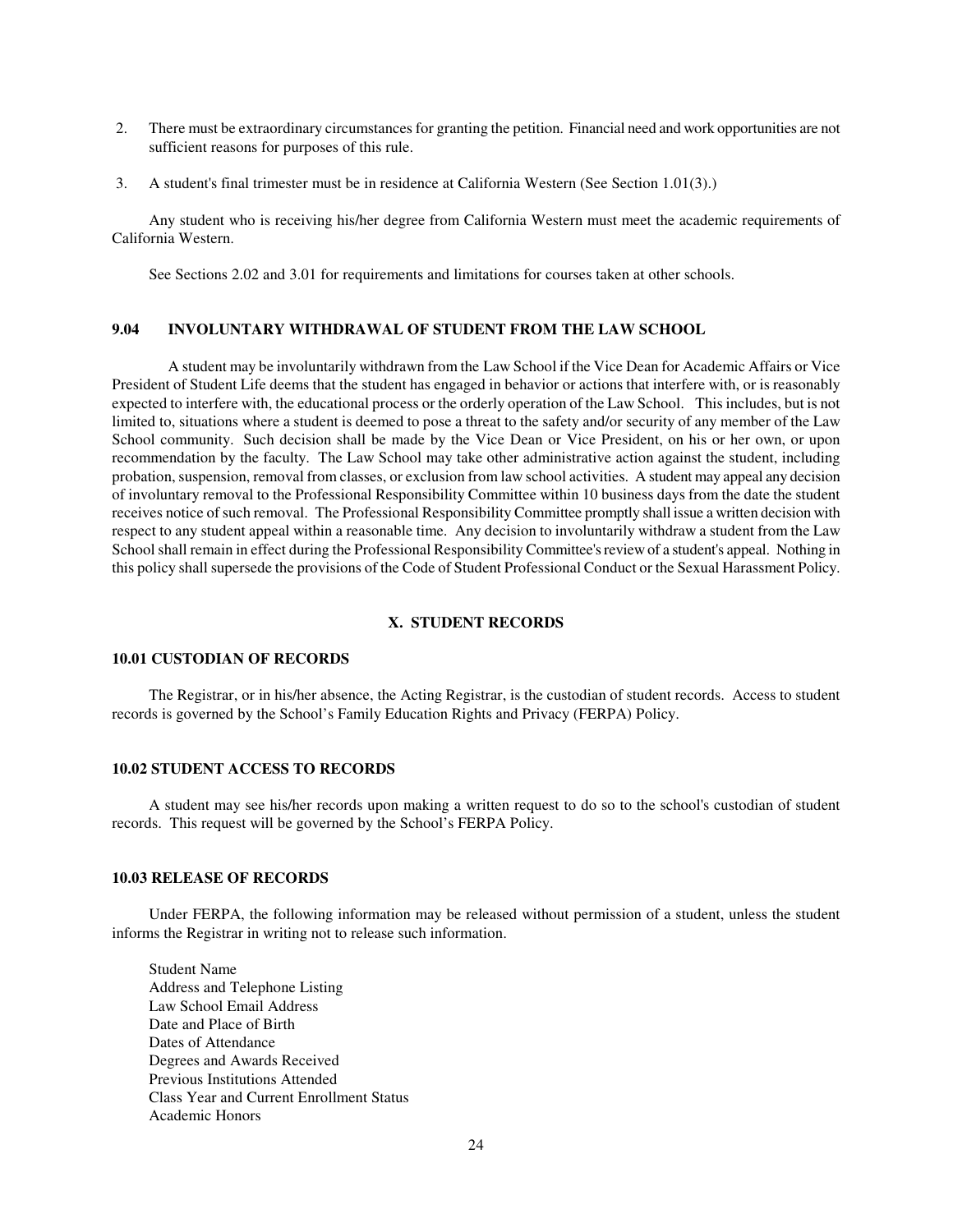## **XI. MASTER OF COMPARATIVE LAW PROGRAM**

#### **Preface**

Part XI supplements California Western School of Law's Academic Policies for LL.M./M.C.L. Program students. LL.M./M.C.L. students shall be governed by all general provisions of the Academic Policies, providing that such policies are consistent with the specific provisions stated in Part XI.

## **11.01 GENERAL REQUIREMENTS**

 To be eligible for conferral of the Master of Laws in Comparative Law (LL.M.), or Master of Comparative Law (M.C.L.) degrees, a student must complete the following requirements:

- 1. Study in residence at California Western for two full-time trimesters.
- 2. Complete one trimester courses in Legal Skills I, and Introduction to U.S. Law.
- 3. LL.M candidates must complete the LL.M. legal writing requirement described in 11.04 (which may require taking the Legal Scholarship Training Seminar).
- 4. Earn a minimum of 18 credits (units) for the M.C.L. or a minimum of 24 credits (units) for the LL.M.
- 5. File with the law school Registrar a formal application to graduate. This form is available in the LL.M. /M.C.L. office. To be timely, the application must be filed before enrollment for the last trimester of work prior to the graduation date.

#### **11.02 RESIDENCE REQUIREMENT**

 An LL.M./M.C.L. student must study for no fewer than two academic trimesters (or one academic year) in residence at California Western. Two trimesters of 65 class days each constitute the one required academic year. To be considered a full-time student, a student must enroll for a minimum of nine (9) class hours per week per trimester for M.C.L. students and for a minimum of twelve (12) class hours per week for LL.M. students. An LL.M/MCL student who is not in the U.S. on an F-1 (student) visa may choose to attend part-time. Such a student would meet the residence requirement by attending for three trimesters and enrolling in no fewer than five credits per trimester.

## **11.03 CREDIT FOR NON-CLASSROOM ACTIVITIES**

 Subject to a maximum of 6 credits, credit for non-classroom activities may be earned in the Internship Course. Subject to authorization from the Internship Office, a student may enroll in one internship for a maximum of 6 credits (not including the Internship Seminar which is one additional classroom credit) during the second trimester of study.

# **11.04 LL.M. WRITING REQUIREMENT**

An LL.M. candidate must submit work satisfying the Writing requirement.

1. Approval of courses for LWR credit shall be determined by the Director of the LL.M program. The LL.M Writing Requirement (LWR) can be satisfied with the successful completion of either of the following projects: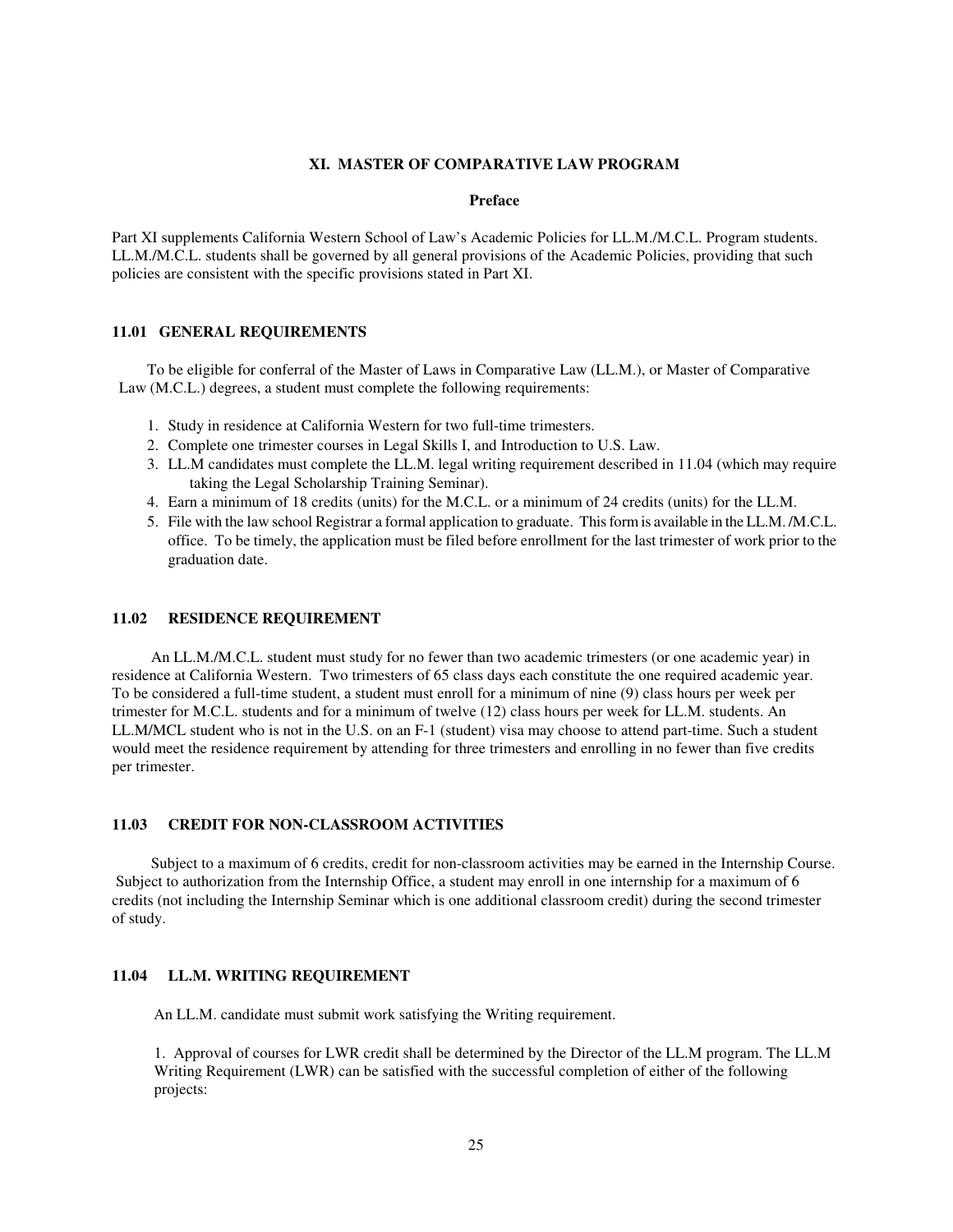(i) An original, in-depth research paper, which may be produced as part of an approved course of at least 2 credits that requires a paper. In exceptional cases and with the permission of the Director, the paper may be produced as an independent study project of at least 2 credits. If produced as part of an approved course, this paper shall comply with the requirements of that course. If produced as an independent study project, this paper shall be a minimum of 30 pages, typed, and double-spaced (excluding footnotes), in a form consistent with an approved form book.

(ii) A practice-oriented project that is produced as part of an approved Practicum course of at least 2 credits, which shall comply with the requirements of that course.

2. If a student undertakes the LWR in connection with an approved writing course for credit or a designated Practicum course for credit, then the student may not receive any additional credits for the paper or project produced beyond those granted by the SW or Practicum course. If a student fulfills the LWR by completing a paper as part of an independent study project, then the student may receive at least 2 credits for such project.

3. All LWR independent study projects must be supervised by a full-time faculty member from topic selection through final draft, and the faculty member must certify the project's successful completion.

4. All students fulfilling the LWR by writing a paper for an approved course or as an independent study project must participate in the Legal Scholarship Training Seminar. This non-credit, non-graded course is offered each trimester.

5.The Director of the LL.M programs is authorized to establish additional requirements regarding the LWR in order to fulfill the purposes of the LL.M program.

#### **11.05 GRADING**

 LL.M./M.C.L. candidates shall have their papers and examinations graded with all other students, and their grades shall be submitted to the Registrar, along with all other course grades. Grades shall be calculated in accordance with Academic Policy 6.02. Students who receive failing grades (F) in two or more courses will be academically disqualified for their inability to do satisfactory work under Academic Policy 7.11.

#### **11.06 EMPLOYMENT LIMIT**

Pursuant to Department of Homeland Security Immigration Citizenship and Immigration Regulations, LL.M. /M.C.L. students (non-U.S. residents or citizens) may not be employed more than twenty (20) hours per week during their year of law school. LL.M. /M.C.L. students may only work on campus during their year in law school. Students enrolled in F-1 status for one full academic year may then be authorized to work off-campus with approval for Optional Practical Training (OPT) from the U.S. Department of Homeland Security Service Center.

# **11.07 EARLY GRADUATION**

 Graduation normally occurs after completion of the second trimester of law study, usually during April or December. An LL.M./M.C.L. student may walk through commencement exercises upon completion of one (1) trimester (of not less than 8 passed credits) with permission of the Vice Dean for Academic Affairs or Vice President of Student Life, but will not officially graduate until the requisite 18 (M.C.L.) or 24 (LL.M.) credits are successfully completed. The student will need to fill out a petition available in the Vice Dean of Academic Affairs' Office.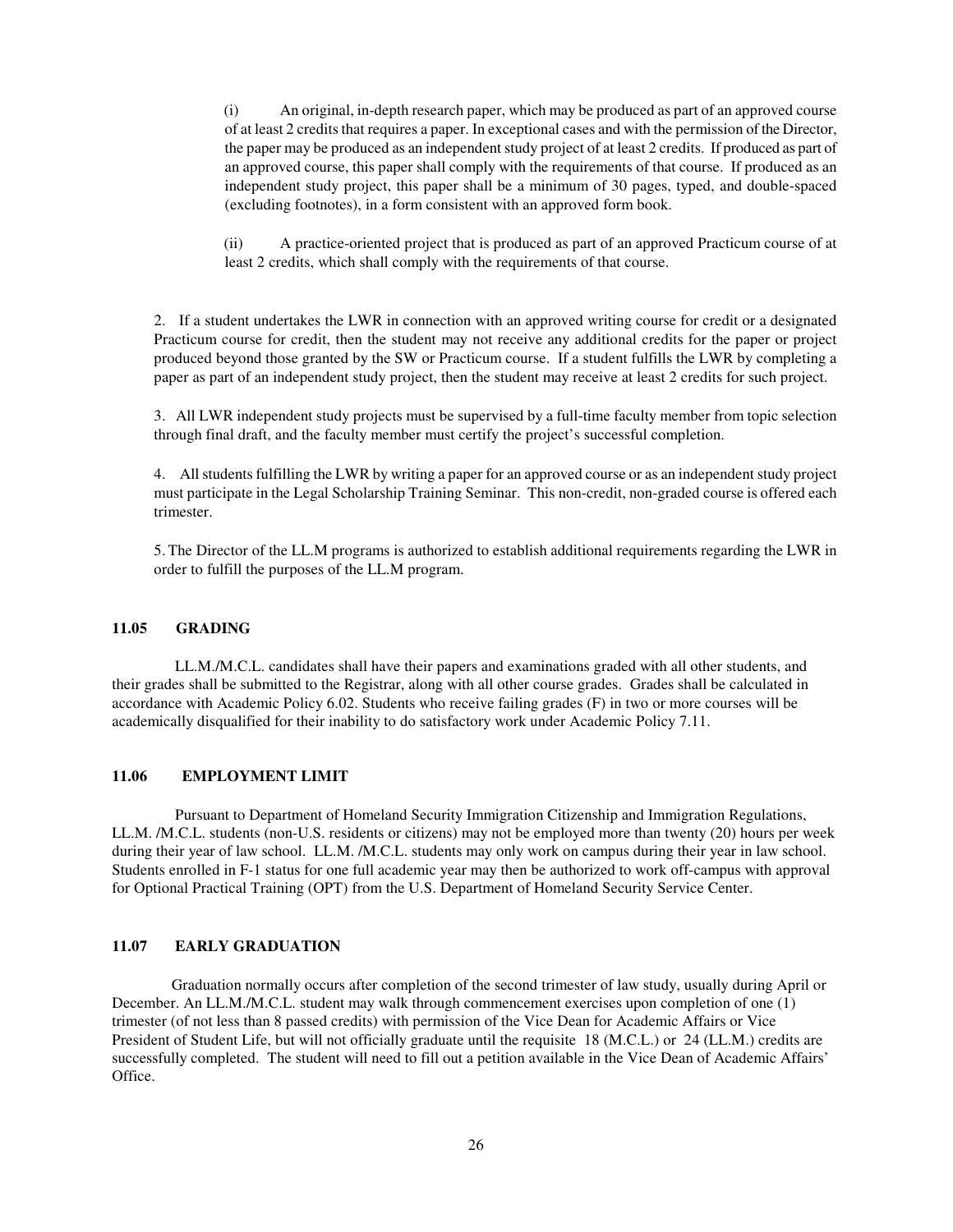## **11.08 TRANSFER FROM LL.M PROGRAM TO J.D. PROGRAM**

Successful LL.M. students at California Western may apply to enter the J.D. program as transfer students and receive credit for eligible coursework taken as LL.M. students. Candidates who apply under this provision will not be required to take the LSAT exam.

The applicant's grades and the coursework completed in the LL.M. program will be the primary considerations in deciding whether a student will be allowed to transfer into the J.D. program. To be eligible to apply, students must have (1) completed a minimum of 17 credits and a maximum of 26 credits of course work in J.D. eligible courses (i.e. excluding courses that are only available to LL.M. students), including at least two courses in bar tested subjects with grades of not less than 2.0, and (2) earned a minimum cumulative GPA of 2.12. Admission and transfer of credits toward the J.D. degree will be determined in light of a number of factors including scholastic aptitude as demonstrated by performance in courses taken at California Western, and recommendations from California Western professors. The number of transfer credits accepted will be determined by the Vice Dean and the chair(s) of the Admissions Committee. LL.M. students may not receive J.D. credit for any courses that were only available to LL.M. students.

Students admitted to the J.D. program must complete all of the academic requirements for the J.D. degree, including all first-year and upper-level required coursework. Students must complete all required first-year coursework (unless they took any of these courses as an LL.M. student) and receive a cumulative GPA of 2.0 or better in those first-year courses (whenever taken) to continue beyond their fourth trimester of law school (including the two trimesters they were in the LL.M. program). Once students transfer into the J.D. program, they must comply with and satisfy all of the J.D. Academic Policies and will be graded and treated as J.D. students, including being subject to Academic Policies 2.01(c) and 9.01(c).

#### **XII. LL.M. TRIAL ADVOCACY**

#### **12.01 CANDIDATES**

 Candidates for an LL.M. degree must have completed a JD degree or equivalent prior to matriculating in the program.

#### **12.02 DEGREE REQUIREMENTS**

 To be eligible for the LL.M. degree, a candidate is required to complete 24 credit hours. Students must complete a minimum of 12 credits of prescribed coursework along with 12 credits for an internship approved by the Program Director.

 LL.M. students shall be governed by the Statement of Academic Policies, except where these policies only apply to JD candidates or MCL candidates. In the event of a conflict between Part XII and the other parts of the Academic Policies, the provisions of Part XII shall apply. LL.M students are governed by all other CWSL policies and practices including, but not limited to, the policies and practices applicable to the Business Office, Career Services, Financial Aid Office, Library, and Registrar.

#### **12.03 INTERNSHIPS**

 Students are required to pass the minimum of 12 credits of prescribed coursework prior to commencing the internship. Students are required to work 40 hours a week for 14 weeks in their internship and follow all office policies as defined by the office where they are interning in as well as school polices as defined by the Student Handbook and the Program Director. Students may be withdrawn from the internship and receive a failing grade at any time if it is determined by the Vice Dean of Academic Affairs or Vice President of Student Life, in consultation with the Program Director, that the student is not following office policies or school policies or otherwise not satisfactorily fulfilling their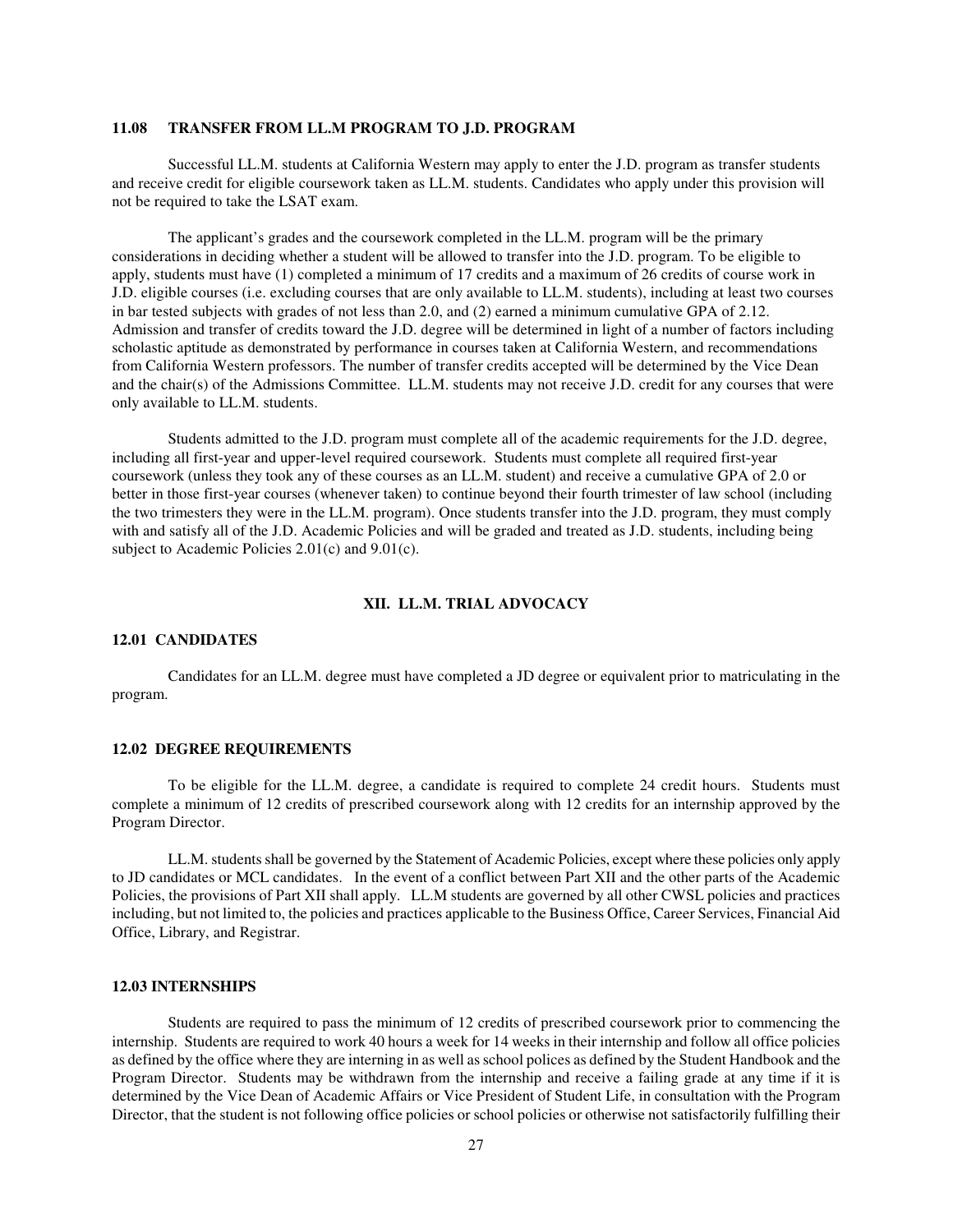internship responsibilities. A student may appeal any withdrawal decision to the Professional Responsibility Committee within 10 business days from the date the student receives notice of such withdrawal. The Professional Responsibility Committee promptly shall issue a decision with respect to any student appeal. Any decision to withdraw a student from the internship shall remain in effect during the Professional Responsibility Committee's review of a student's appeal.

#### **12.04 GRADING**

 All students shall receive grades consistent with the law school's grading policies. The minimum passing grade for all LL.M. classes is C. The internship shall be graded pass/fail.

# **XIII. MASTER OF ADVANCED STUDIES IN HEALTH POLICY AND LAW**

This joint master's degree program from UC San Diego and California Western School of Law focuses on educating healthcare and legal professionals who need to be better informed and more influential in the shaping of healthcare law and policy. The program is designed to bridge the differences between healthcare and law to establish a common understanding of principles guiding each profession and to discover productive, practical solutions to the challenges ahead.

## **13.01 CANDIDACY**

Candidates for the MAS degree in Health Policy and Law must possess the following criterion prior to matriculating into the program:

- Possession of an appropriate medical, healthcare, legal, or related degree.
- Undergraduate or post-baccalaureate record (a minimum GPA of 3.0 in the final two years of study expected).
- Minimum 3 years of relevant work experience, or the equivalent.
- Completion of online application for graduate admission.
- Resume or curriculum vitae illustrating experience and achievements.
- Compelling statement of purpose including a description of individual strengths and interests, how the program will benefit the applicant professionally, and potential ideas for the capstone projects.
- Letters of recommendation (3).
- TOEFL scores (English as a second language applicants only).

# **13.02 GENERAL REQUIREMENTS**

To be eligible for conferral of the Master of Advance Studies in Health Policy and Law degree (MAS-HLAW), a student must complete the following requirements:

- Complete 24 credits or quarter (16 semester) units of Required Courses.
- Complete minimum 12 credits of quarter (8 semester) unit of Prescribed Elective Courses (must take a minimum of 4 units from each Group A, B, and C).
- Complete minimum 9 credits of quarter (6 semester) units of General Elective Courses.
- Complete 3 credits of quarter (2 semester) units of Independent Study Proposal and 3 credits of quarter (2semester) units of Independent Study Project.
- Attain a GPA of 3.0 or higher upon graduation.
- File with HLAW Department a formal application to graduate.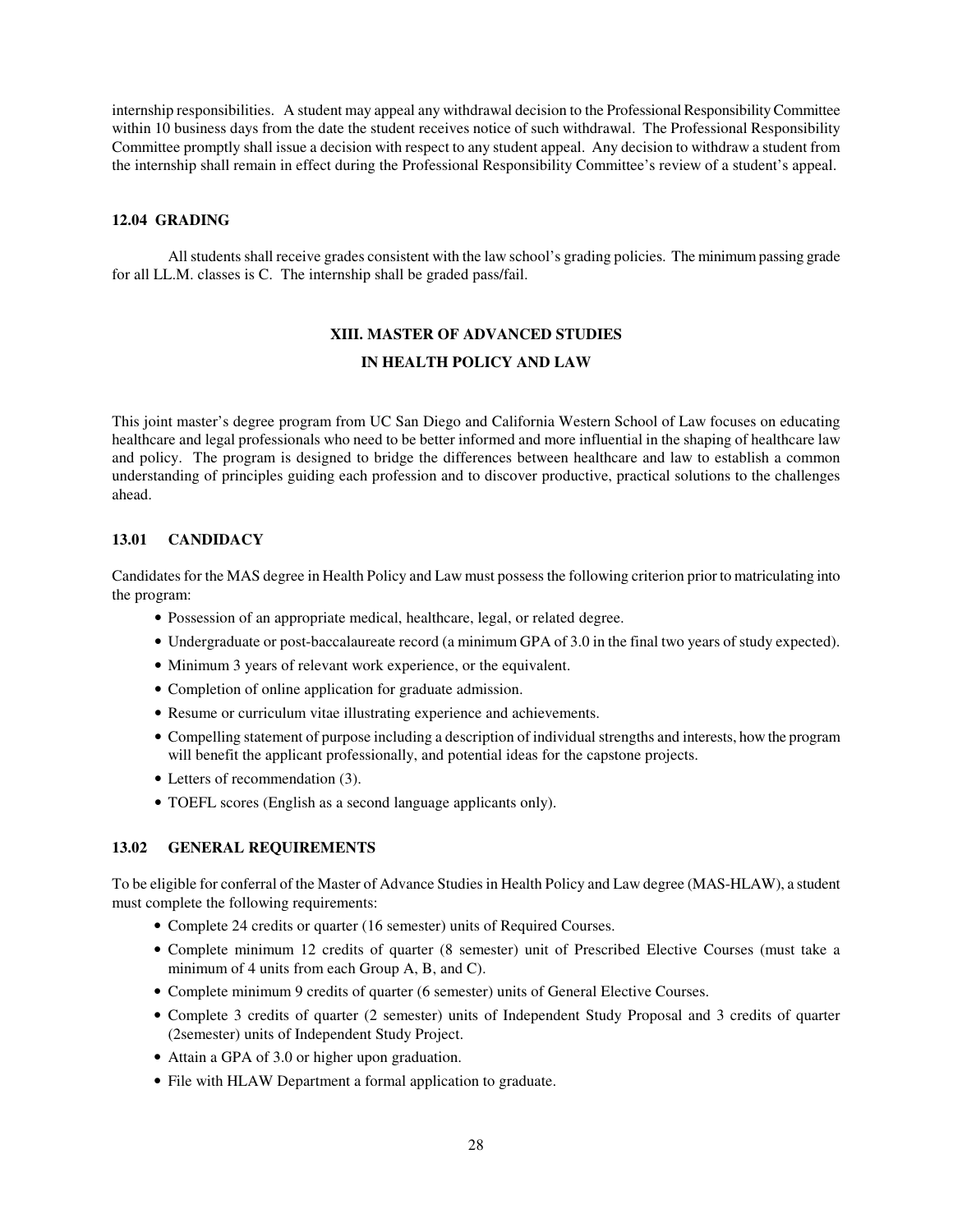### **13.03 OTHER REQUIREMENTS**

- There is no residency requirement for MAS-HLAW.
- GRE/LSAT/GMAT results are not required for the MAS degree.

# **13.04 GRADING**

- HLAW students shall be graded on a number grading scale from 50 to 95, with a grade lower than 66 considered an unsatisfactory grade. The number grading system is converted to a letter grade when the courses are transferred from CWSL to UCSD.
- MAS HLAW candidates shall have their papers and examinations graded with all other students, and their grades shall be submitted to the Registrar and HLAW Department at UCSD. Registrar shall maintain a record of the number grade for informational purposes.

## **13.05 EARLY GRADUATION**

Graduation for the HLAW candidates at CWSL normally occurs after completion of the Independent Study Project (ISP), usually in December or June of the academic year. A MAS HLAW student may walk through graduation exercises while completing the ISP with prior approval of the Department but will not officially graduate until the requisite ISP course is successfully completed. UCSD's Commencement ceremony takes place in June.

# **XIV. ONLINE LL.M. PROGRAMS**

# **14.01 CANDIDATES**

Candidates for the online Spanish-language LL.M. degree with a Concentration in Trial Advocacy must have successfully completed a professional degree in law in his/her non-U.S. countries of origin by the time of their matriculation in the Program.

#### **14.02 DEGREE REQUIREMENTS**

To be eligible for the LL.M. degree, a candidate is required to have completed 24 credit hours in the courses prescribed for the program. The program includes a one-week period of residency in San Diego at the beginning of the program, three trimesters of online study, and a one-week capstone period of residency in San Diego at the end of the program.

Candidates shall be governed by the Statement of Academic Policies, except where those Policies only apply to JD or MCL candidates. In the event of a conflict between Part XIV and the other parts of the Academic Policies, the provisions of Part XIV shall apply. Candidates are governed by all other CWSL policies and practices including, but not limited to, the policies and practices applicable to the Business Office, Career Services, Financial Aid Office, Library, and Registrar.

Candidates in the online LL.M. programs shall be governed by the Student Agreement, as well as any other rules of online conduct that may be prescribed by the Law School, their professors, or the Directors of the program.

# **14.03 GRADING**

All candidates shall receive grades consistent with the school's current grading policies. However, the grade curve will not be applicable to candidates in the online LL.M. programs. The minimum passing grade for all online LL.M. classes is C.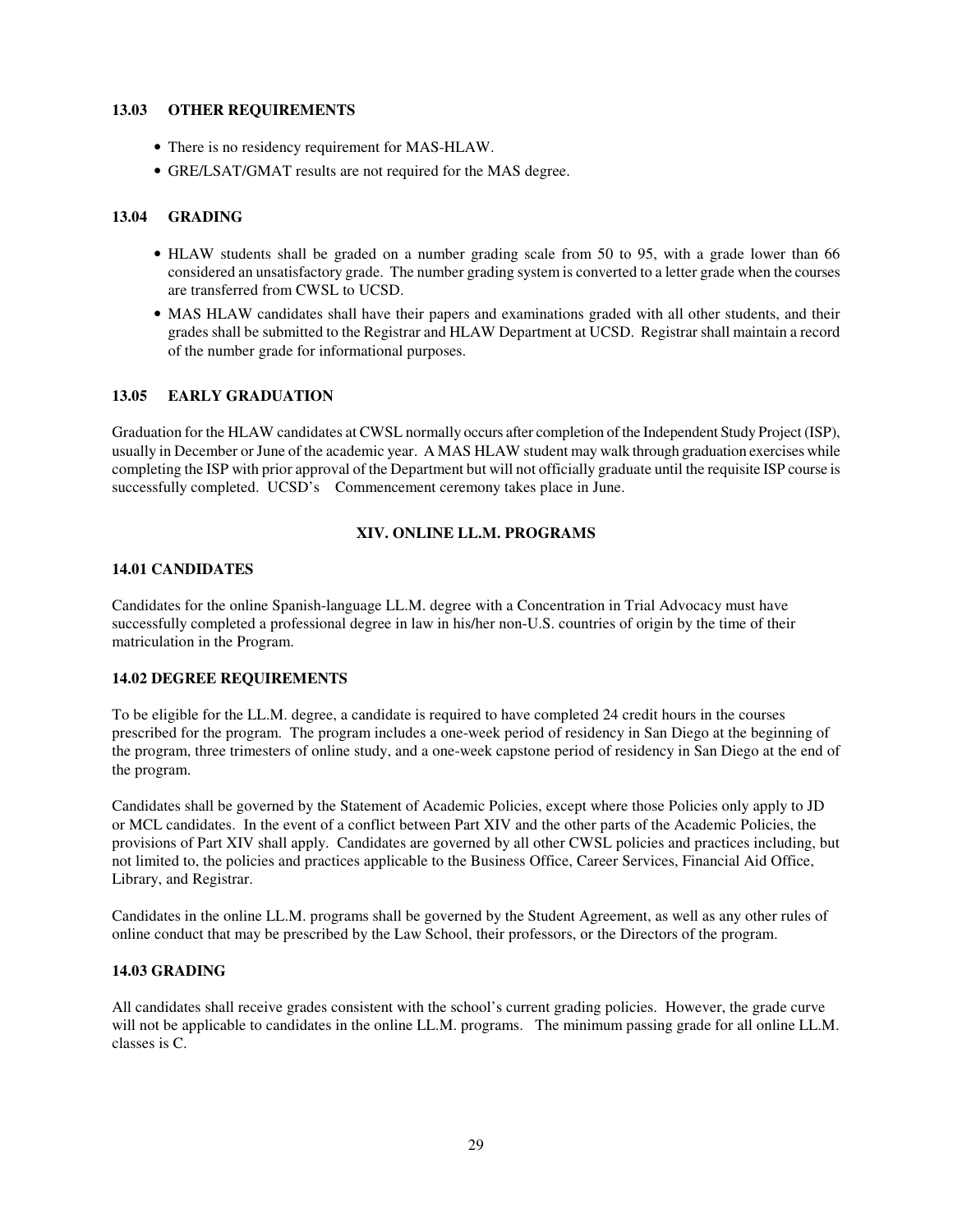# APPENDIX A **Plagiarism California Western School of Law Student Acknowledgment (Prof. Matthew A. Ritter, M.Div., J.D., Ph.D.)**

You must not plagiarize. Because legal writing requires such extensive reliance on authority, however, it uniquely lends itself to plagiarism--both overt and covert. You must commit neither form of plagiarism. California Western School of Law expressly prohibits it and may impose sanctions for student plagiarism.<sup>1</sup> The American Bar Association proscribes as professional misconduct any activity involving misrepresentation.<sup>2</sup> The Ethics Committee of the State Bar Association will ask you to account for any charges of plagiarism leveled against you. Should you publish plagiarized work, you will be subject to statutory penalties for copyright infringement.<sup>3</sup> Most importantly, plagiarism undermines both your academic integrity and personal credibility. It further serves to cast suspicion on your own understanding of what you write. If you cannot properly appropriate and correctly reference the authority for what you say, you have likely not understood what you are talking about.<sup>4</sup> Conversely, properly acknowledging the authority for your ideas places your writing within a wider historical-legal context and therefore permits the reader a fuller appreciation for the depth of your research and the compass of your work.<sup>5</sup>

Meaning originally "to kidnap," plagiarism is the act of taking the work of another and passing it off as one's own.<sup>6</sup> This may occur with or without intent.<sup>7</sup> Proper acknowledgment requires conformity to these conventions:<sup>8</sup> 1) Cite borrowed language, facts, or ideas--whether quoted or paraphrased; 2) Use quotation marks for lengthy phrases or distinctive phraseology;<sup>9</sup> 3) Follow Bluebook format for when to use quotation marks or block quotes;<sup>10</sup> 4) If the authority you have researched cites to another authority for the point you wish to make, either research the other source yourself or cite to it through citation of the source you have researched.<sup>11</sup>

Legal writing is subject to two kinds of plagiarism: overt and covert.<sup>12</sup> Overt plagiarism is usurpation of another's work without any acknowledgment at all. It is the most blatant form of plagiarism, and may occur two ways: the

2 ABA Model Rules of Professional Conduct, Rule 8.4(c). *See also* ABA Model Code--DR 1-102(A)(4).

3 *See* 17 U.S.C. § 501.

l

4 *See* Sandy Olken, *Verbatim: Where does analysis end and plagiarism begin? A guide for careful writers*, STUDENT LAW. MAG. 48, 48-49 (1991).

<sup>5</sup>See Elizabeth Fajans & Mary R. Falk, Scholarly Writing for Law Students 111 (4<sup>th</sup> ed. 2011).

 $^{6}$ BLACK'S LAW DICTIONARY 1150 (6th ed. 1990).

 $7<sup>a</sup>$ Although lack of intent is often a mitigating factor in determining sanctions, many regard the negligent or reckless appropriation of another's work as plagiarism, even when it is the inadvertent product of careless research and note-taking.@ FAJANS & FALK, *supra* note 5, at 112 (citing Terri Le Clereq, *Intent to Deceive*, 8 THE SECOND DRAFT 3 (1993)).

 ${}^{8}Cf$ . *id*. at 112-13 (a more exacting and less discretionary delineation of these same citation conventions).

<sup>9</sup>See id. at 113 (employs the five-word rule of thumb: borrowing five or more consecutive words requires use of quotation marks).

 $10$ THE BLUEBOOK: A UNIFORM SYSTEM OF CITATION § 5.1 (19th ed. 2010).

 $^{11}E.g., \text{ supra note 7}.$ 

<sup>12</sup>*See* FAJANS & FALK, *supra* note 5, at 114-15.

<sup>&</sup>lt;sup>1</sup>California Western School of Law, Statement of Academic Policies § 2.08 ("all written work submitted in any course or independent study shall be the student's own original work product."); Honor Code, art. II (proscription against "misrepresentation.").